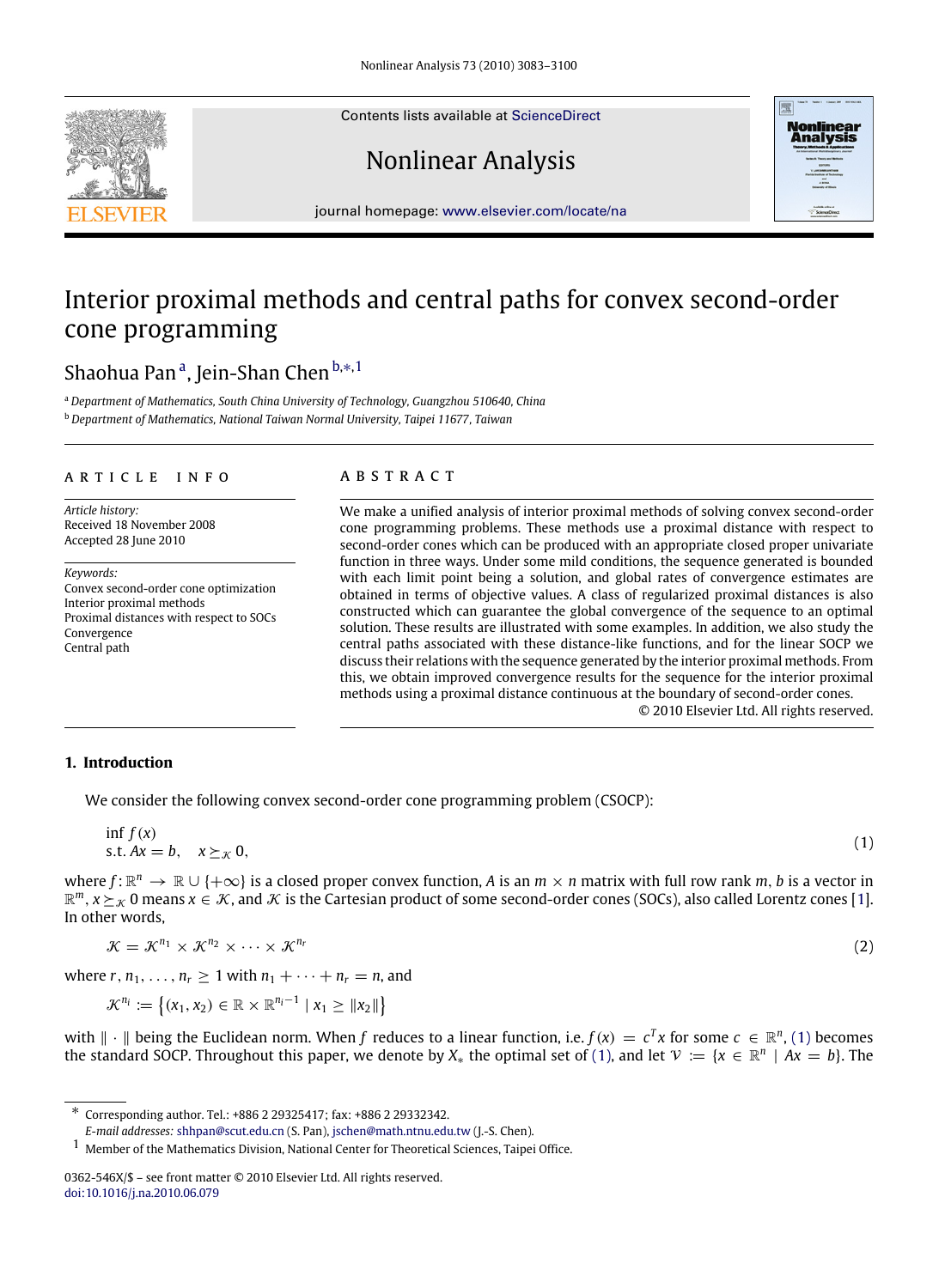CSOCP, as an extension of the standard SOCP, has a wide range of applications from engineering, control, and finance to robust optimization and combinatorial optimization; see [\[2,](#page-16-1)[3\]](#page-16-2) and references therein.

There have proposed various methods for solving the CSOCP, which include the interior point methods [\[4–6\]](#page-16-3), the smoothing Newton methods [\[7,](#page-16-4)[8\]](#page-16-5), the smoothing–regularization method [\[9\]](#page-17-0), the semismooth Newton method [\[10\]](#page-17-1), and the merit function method [\[11\]](#page-17-2). These methods are all developed by reformulating the KKT optimality conditions as a system of equations or an unconstrained minimization problem. This paper will focus on an iterative scheme which is proximal based and handles directly the CSOCP itself. Specifically, the proximal-type algorithm consists of generating a sequence {*x k* } via

<span id="page-1-0"></span>
$$
x^{k} := \operatorname{argmin} \left\{ \lambda_{k} f(x) + H(x, x^{k-1}) \mid x \in \mathcal{K} \cap \mathcal{V} \right\}, \quad k = 1, 2, \dots
$$
\n
$$
(3)
$$

where  $\{\lambda_k\}$  is a sequence of positive parameters, and  $H\!:\R^n\times\R^n\to\R\cup\{+\infty\}$  is a proximal distance with respect to int  $\cal K$ (see [Definition 3.1\)](#page-3-0) which plays the same role as the Euclidean distance  $\|x-y\|^2$  in the classical proximal algorithms (see, e.g., [\[12,](#page-17-3)[13\]](#page-17-4)), but possesses certain more desirable properties for forcing the iterates to stay in  $\mathcal{K} \cap \mathcal{V}$ , thus eliminating the constraints automatically. As will be shown in Section [4,](#page-7-0) such proximal distances can be produced with an appropriate closed proper univariate function.

In this paper, under mild assumptions like those used in interior proximal methods for convex programs over nonnegative orthant cones (see, e.g., [\[14–20\]](#page-17-5)), we show that the sequence  $\{x^k\}$  is bounded with all limit points, being a solution of [\(1\),](#page-0-4) and obtain global rates of convergence in terms of objective values. But, unlike for interior proximal methods for convex programs over nonnegative orthant cones, the global convergence of {*x k* } to an optimal solution can be guaranteed for the class of proximal distances  $\mathcal{F}_1(\mathcal{K})$  or  $\mathcal{F}_2(\mathcal{K})$  under a very restrictive assumption for  $X_*$  (see [Theorem 3.2\(](#page-6-0)a)), or for their subclasses  $\widehat{\mathcal{F}}_1(\mathcal{K}^n)$  or  $\widehat{\mathcal{F}}_2(\mathcal{K}^n)$  under mild assumptions for  $X_*$  (see [Theorem 3.2\(](#page-6-0)b)), or for the smallest subclass  $\overline{\mathcal{F}}_2(\mathcal{K}^n)$ . These results are illustrated with some examples.

Just like proximal point methods with generalized distances, the central paths derived from barrier functions have been the object of intensive study. Recently, the central paths for semidefinite programming were under active study (see, e.g., [\[21–24\]](#page-17-6)). For example, da Cruz Neto et al. [\[21\]](#page-17-6) established relations among the central paths in semidefinite programming, generalized proximal point methods, and Cauchy trajectories in Riemannian manifolds, extending the results of Iusem et al. [\[25\]](#page-17-7) for monotone variational inequality problems. Motivated by this, we also investigate the properties of the central paths of[\(1\)](#page-0-4) with respect to (w.r.t.) the distance-like functions used by interior proximal methods (see [Propositions 5.2](#page-13-0) and [5.3\)](#page-15-0). For the linear SOCP, we discuss the relations between the central paths and the sequences generated by the interior proximal methods, and show that the sequence generated by interior proximal methods will converge under the usual assumptions if the proximal distance satisfies a certain continuity at the boundary of second-order cones (see [Theorem 5.2\)](#page-16-6).

Auslender and Teboulle [\[15\]](#page-17-8) provided a unified technique for analyzing and designing interior proximal methods for convex and conic optimization. However, for the CSOCP, we notice that it seems hard to find a proximal distance example for the class  $\mathcal{F}_+(\mathcal{K}^n)$  such that global convergence results similar to those for [\[15,](#page-17-8) Theorem 2.2] can apply for it. In this paper, we extend their unified analysis technique to interior proximal methods using a proximal distance which can be produced with an appropriate univariate function in three ways, and establish the global convergence results for the smallest class  $\bar{\mathcal{F}}_2(\mathcal{K}^n)$ , and the class  $\widehat{\mathcal{F}}_2(\mathcal{K}^n)$  with some mild assumptions of  $X_*$ . The examples from the two classes of proximal distances are easy to find. In particular, for the linear SOCP, we obtain improved convergence results for these interior proximal methods, by exploring the relations between the sequence generated by the interior proximal methods and the central path associated with the corresponding proximal distances. In view of these contexts, this paper can be regarded as a refinement of [\[15\]](#page-17-8) for the second-order cone optimization.

Throughout this paper, *I* denotes an identity matrix of suitable dimension and R *<sup>n</sup>* denotes the space of *n*-dimensional real column vectors. For any  $x, y \in \mathbb{R}^n$ , we write  $x \succeq_{\mathcal{K}^n} y$  if  $x - y \in \mathcal{K}^n$ ; and we write  $x \succ_{\mathcal{K}^n} y$  if  $x - y \in \text{int } \mathcal{K}^n$ . Given a matrix *E*, Im(*E*) means the subspace generated by the columns of *E*. A function is closed if and only if it is lower semicontinuous (lsc), and a function is proper if  $f(x) < \infty$  for at least one  $x \in \mathbb{R}^n$  and  $f(x) > -\infty$  for all  $x \in \mathbb{R}^n$ . For a lsc proper convex  $f: \mathbb{R}^n \to \mathbb{R} \cup \{+\infty\}$ , we denote its domain by dom $f := \{x \in \mathbb{R}^n \mid f(x) < \infty\}$  and the  $\epsilon$ -subdifferential of  $f$  at  $\bar{x}$  by  $\partial_{\epsilon} f(\bar{x}) := \{ w \in \mathbb{R}^n \mid f(x) \ge f(\bar{x}) + \langle w, x - \bar{x} \rangle - \epsilon, \ \forall x \in \mathbb{R}^n \}.$  If f is differentiable at x,  $\nabla f(x)$  means the gradient of f at x. For a differentiable *h* on  $\mathbb{R}$ , *h'* and *h''* denote its first and second derivatives. For any closed set *S*, int *S* denotes the interior of *S*.

In the rest of this paper, we focus on the case where  $K = K^n$ , and all the analysis can be carried over to the case where  $K$  has the direct product structure as in [\(2\).](#page-0-5) Unless otherwise stated, we make the following minimal assumption for the CSOCP [\(1\):](#page-0-4)

 $(A1)$  dom $f \cap (\mathcal{V} \cap \text{int } \mathcal{K}^n) \neq \emptyset$  and  $f_* := \inf\{f(x) \mid x \in \mathcal{V} \cap \mathcal{K}^n\} > -\infty$ .

#### **2. Preliminaries**

This section recalls some preliminary results that will be used in the subsequent sections. For any  $x = (x_1, x_2), y =$  $(y_1, y_2)$  ∈  $\mathbb{R} \times \mathbb{R}^{n-1}$ , their Jordan product [\[1\]](#page-16-0) is defined as

$$
x \circ y := (\langle x, y \rangle, \ y_1 x_2 + x_1 y_2). \tag{4}
$$

It is easy to verify that the identity element under the Jordan product is  $e\equiv (1,0,\ldots,0)^T\in\mathbb{R}^n$ , i.e.,  $e\circ x=x$  for all  $x\in\mathbb{R}^n$ . Note that the Jordan product is not associative, but it is power associated, i.e.,  $x \circ (x \circ x) = (x \circ x) \circ x$  for all  $x \in \mathbb{R}^n$ . Thus, we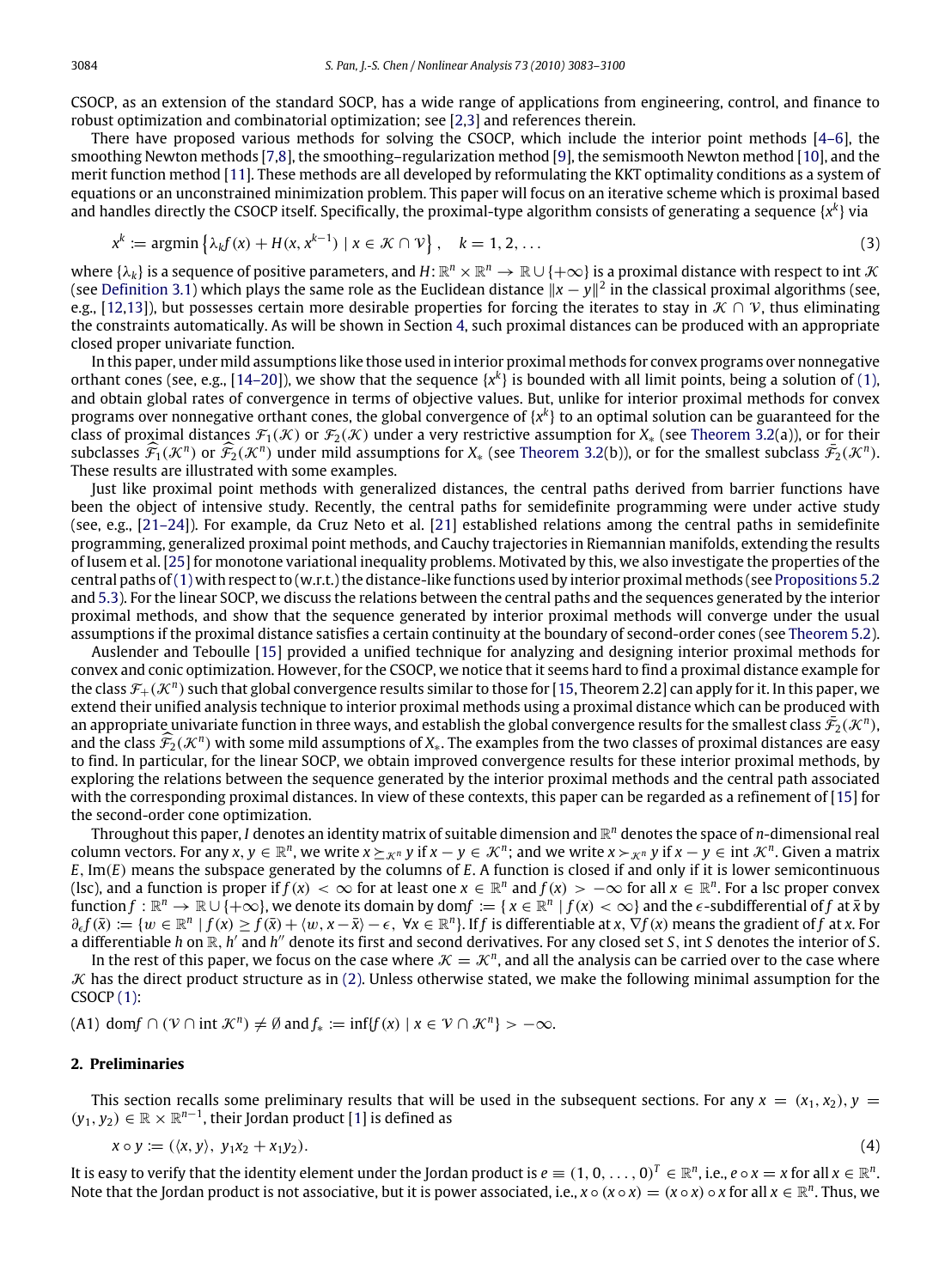may without fear of ambiguity write  $x^m$  for the product of *m* copies of *x* and  $x^{m+n} = x^m \circ x^n$  for all positive integers *m* and *n*. *n* We stipulate  $x^0 = e$ . For each  $x = (x_1, x_2) \in \mathbb{R} \times \mathbb{R}^{n-1}$ , let

$$
\det(x) := x_1^2 - ||x_2||^2 \quad \text{and} \quad \text{tr}(x) := 2x_1. \tag{5}
$$

These are called the *determinant* and the *trace* of *x*, respectively. A vector *x* is said to be *invertible* if  $\det(x) \neq 0$ . If  $x \in \mathbb{R}^n$  is invertible, there is a unique  $y \in \mathbb{R}^n$  satisfying  $x \circ y = y \circ x = e$ . We call this y the inverse of *x* and denote it by  $x^{-1}$ . We recall from [\[1\]](#page-16-0) that each *x* admits a spectral factorization associated with  $\mathcal{K}^n$ :

<span id="page-2-0"></span>
$$
x = \lambda_1(x) u_x^{(1)} + \lambda_2(x) u_x^{(2)}, \tag{6}
$$

where  $\lambda_i(x)$  and  $u_x^{(i)}$  for  $i = 1, 2$  are the spectral values of  $x = (x_1, x_2) \in \mathbb{R} \times \mathbb{R}^{n-1}$  and the associated spectral vectors, defined by

$$
\lambda_i(x) = x_1 + (-1)^i \|x_2\|, \qquad u_x^{(i)} = \frac{1}{2} \left( 1, \ (-1)^i \bar{x}_2 \right), \tag{7}
$$

with  $\bar{x}_2 = \frac{x_2}{\|x_2\|}$  if  $x_2 \neq 0$ , otherwise being any vector in  $\mathbb{R}^{n-1}$  such that  $\|\bar{x}_2\| = 1$ . If  $x_2 \neq 0$ , then the factorization is unique. The following lemma is direct by formula [\(6\).](#page-2-0)

<span id="page-2-2"></span>**Lemma 2.1.** *For any*  $x = (x_1, x_2), y = (y_1, y_2) \in \mathbb{R} \times \mathbb{R}^{n-1}$ , *the following results hold:* 

(a) det(*x*) =  $\lambda_1(x)\lambda_2(x)$ , tr(*x*) =  $\lambda_1(x) + \lambda_2(x)$  and  $||x||^2 = \frac{1}{2} [(\lambda_1(x))^2 + (\lambda_2(x))^2]$ . (b)  $x \in \mathcal{K}^n \Longleftrightarrow \lambda_1(x) \geq 0$  and  $x \in \text{int } \mathcal{K}^n \Longleftrightarrow \lambda_1(x) > 0$ . (c)  $\lambda_1(x)\lambda_2(y) + \lambda_2(x)\lambda_1(y) \le \text{tr}(x \circ y) \le \lambda_1(x)\lambda_1(y) + \lambda_2(x)\lambda_2(y)$ .

With the spectral factorization above, one may define a vector-valued function using a univariate function. For any given  $h: I_{\mathbb{R}} \to \mathbb{R}$  with  $I_{\mathbb{R}} \subseteq \mathbb{R}$ , define  $h^{\text{soc}}: S \to \mathbb{R}^n$  by

<span id="page-2-1"></span>
$$
h^{\text{soc}}(x) := h(\lambda_1(x)) \cdot u_x^{(1)} + h(\lambda_2(x)) \cdot u_x^{(2)}, \quad \forall x \in S.
$$
\n(8)

The definition is unambiguous whether  $x_2\neq 0$  or  $x_2=0$ . For example, let  $h(t)=t^{-1}$  for any  $t>0$ ; then using formulas [\(6\)](#page-2-0) and [\(8\)](#page-2-1) we can compute that

$$
x^{-1} := h^{\text{soc}}(x) = \frac{1}{x_1^2 - ||x_2||^2} (x_1, -x_2) = \frac{\text{tr}(x)e - x}{\text{det}(x)} \quad \text{for } x \in \text{int } \mathcal{K}^n. \tag{9}
$$

Moreover, by Lemma 2.2 of [\[26\]](#page-17-9), *S* is open whenever  $I_{\mathbb{R}}$  is open, and *S* is closed whenever  $I_{\mathbb{R}}$  is closed. The following lemma shows that some favorable properties of *h* can be transmitted to *h*<sup>soc</sup>, whose proofs were given in Proposition 5.1 of [\[8\]](#page-16-5) and Lemma 2.2 of [\[27\]](#page-17-10).

<span id="page-2-3"></span>**Lemma 2.2.** Given h: I<sub>R</sub>  $\to$   $\R$  with I<sub>R</sub>  $\subseteq$   $\R$ *, let h*<sup>soc</sup>: *S*  $\to$   $\R^n$  be the vector-valued function induced by h via [\(8\)](#page-2-1), where S  $\subseteq$   $\R^n$ . *Then, the following results hold:*

(a) If h is continuously differentiable on int  $I_{\mathbb{R}}$ , then h<sup>soc</sup> is continuously differentiable on int *S*, and for any  $x \in \text{int } S$  with  $x = (x_1, x_2) \in \mathbb{R} \times \mathbb{R}^{n-1}$ 

$$
\nabla h^{\text{soc}}(x) = \begin{cases} h'(x_1)I & \text{if } x_2 = 0, \\ \begin{bmatrix} b & c\frac{x_2^T}{\|x_2\|} \\ c\frac{x_2}{\|x_2\|} & \text{at } + (b-a)\frac{x_2x_2^T}{\|x_2\|^2} \end{bmatrix} & \text{otherwise} \end{cases}
$$

where  $a = \frac{h(\lambda_2(x)) - h(\lambda_1(x))}{\lambda_2(x) - \lambda_1(x)}$ ,  $b = \frac{h'(\lambda_2(x)) + h'(\lambda_1(x))}{2}$ ,  $c = \frac{h'(\lambda_2(x)) - h'(\lambda_1(x))}{2}$ .

- (b) If h is continuously differentiable on int I<sub>R</sub>, then  $tr(h^{soc}(x))$  is continuously differentiable on int S with  $\nabla tr(h^{soc}(x)) =$  $2\nabla h^{\text{soc}}(x)e = 2(h^{\prime})^{\text{soc}}(x).$
- (c) If h is (strictly) convex on  $I_{\mathbb{R}}$ , then  $tr(h^{soc}(x))$  is (strictly) convex on S.

**Lemma 2.3.** (a) *The real-valued function*  $ln(det(x))$  *is strictly concave on*  $int \mathcal{K}^n$ . (b) *For any x, y*  $\in$  int  $\mathcal{K}^n$  *with x*  $\neq$  *y, it holds that* 

<span id="page-2-4"></span>
$$
\det(\alpha x + (1 - \alpha)y) > (\det(x))^{\alpha} (\det(y))^{1 - \alpha}, \quad \forall \alpha \in (0, 1).
$$

**Proof.** Clearly, part (b) is a direct consequence of part (a). The proof of part (a) was given in [\[28,](#page-17-11) Prop. 2.4(a)] by computing the Hessian matrix of ln(det(*x*)). Here, we give a simpler proof. Let ln *x* be the vector-valued function induced by ln *t* via [\(8\).](#page-2-1) From [Lemma 2.1\(](#page-2-2)a),  $ln(det(x)) = ln(\lambda_1(x)) + ln(\lambda_2(x)) = tr(ln x)$  for any  $x \in int \mathcal{K}^n$ . The result is then direct by [Lemma 2.2\(](#page-2-3)c) and the strict concavity of  $\ln t$  ( $t > 0$ ).  $\Box$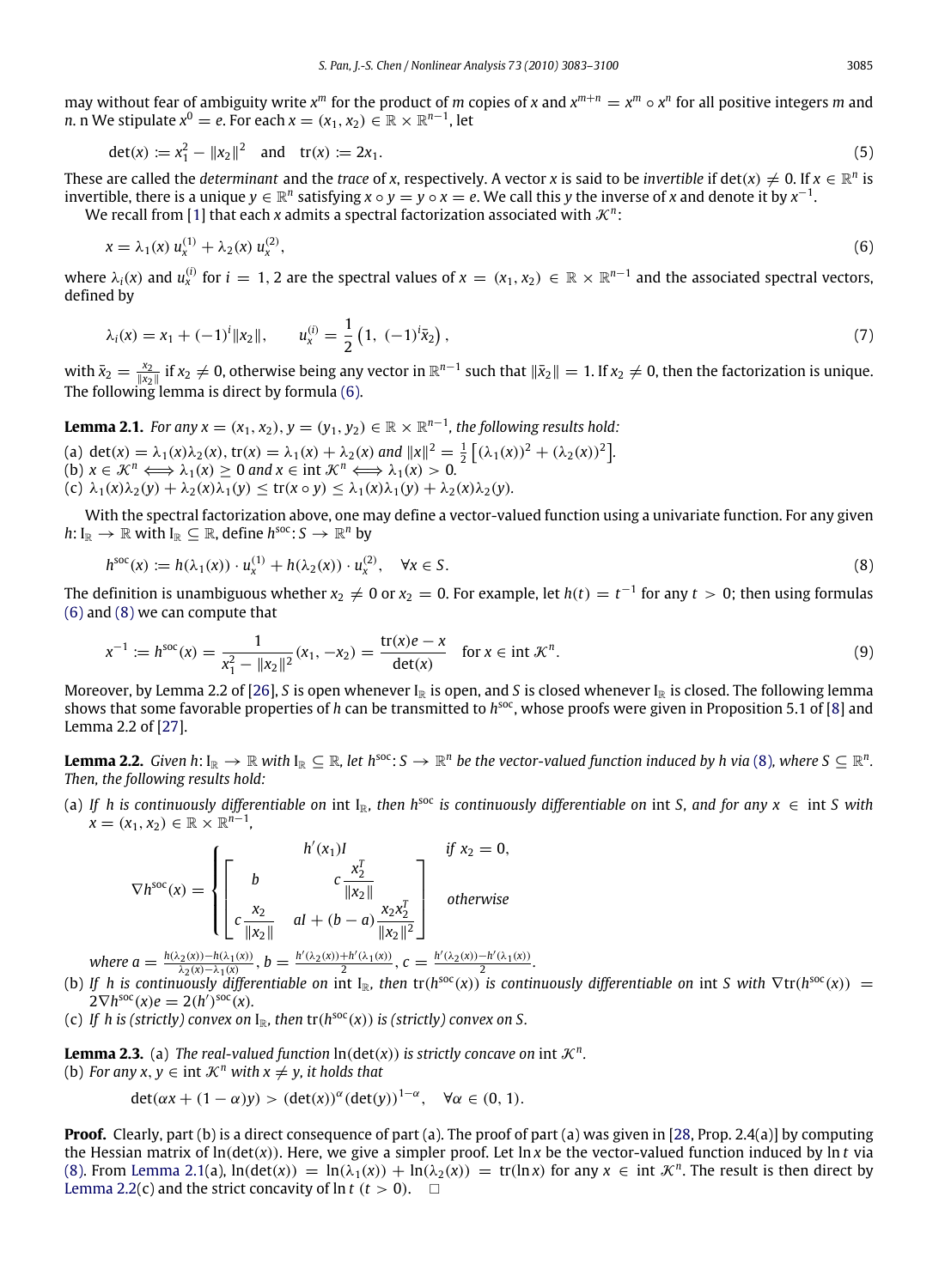To close this section, we review the definition of SOC-convexity and SOC-monotonicity. The two concepts, like matrixconvexity and the matrix-monotonicity in semidefinite programming, play an important role in the solution methods of SOCPs.

**Definition 2.1** ([\[28\]](#page-17-11)). Given  $h: I_{\mathbb{R}} \to \mathbb{R}$  with  $I_{\mathbb{R}} \subseteq \mathbb{R}$ . Let  $h^{soc}: S \to \mathbb{R}^n$  with  $S \subseteq \mathbb{R}^n$  be the vector-valued function induced by *h* via formula [\(8\).](#page-2-1) Then,

(a) *h* is said to be SOC-convex of order *n* on  $I_{\mathbb{R}}$  if for any  $x, y \in S$  and  $0 \le \beta \le 1$ ,

<span id="page-3-4"></span><span id="page-3-1"></span>
$$
h^{\text{soc}}\left(\beta x + (1 - \beta)y\right) \leq_{\mathcal{K}^n} \beta h^{\text{soc}}(x) + (1 - \beta)h^{\text{soc}}(y). \tag{10}
$$

(b) *h* is said to be SOC-monotone of order *n* on  $I_{\mathbb{R}}$  if for any *x*,  $y \in S$ ,

$$
x \succeq_{\mathcal{K}^n} y \Longrightarrow h^{\text{soc}}(x) \succeq_{\mathcal{K}^n} h^{\text{soc}}(y).
$$

We say that *h* is SOC-convex (respectively, SOC-monotone) on  $I_{\mathbb{R}}$  if *h* is SOC-convex of all orders *n* (respectively, SOCmonotone of all orders *n*) on I<sub>R</sub>. A function *h* is said to be SOC-concave on I<sub>R</sub> whenever −*h* is SOC-convex on I<sub>R</sub>. When *h* is continuous on  $I_{\mathbb{R}}$ , the condition in [\(10\)](#page-3-1) can be replaced by a more special condition:

$$
h^{\text{soc}}\left(\frac{x+y}{2}\right) \preceq_{\mathcal{K}^n} \frac{1}{2}(h^{\text{soc}}(x) + h^{\text{soc}}(y)).\tag{11}
$$

Obviously, the set of SOC-monotone functions and the set of SOC-convex functions are both closed under positive linear combinations and under pointwise limits.

For the characterizations of SOC-convexity and SOC-monotonicity, the interested reader may refer to [\[28,](#page-17-11)[29\]](#page-17-12). The following lemma collects some common SOC-concave functions whose proofs can be found in [\[27\]](#page-17-10) or are direct by Lemma 3.2 of [\[27\]](#page-17-10).

<span id="page-3-5"></span>**Lemma 2.4.** (a) *For any fixed*  $u \in \mathbb{R}$ *, the function*  $h(t) = (t + u)^r$  *with*  $r ∈ [0, 1]$  *is SOC-concave and SOC-monotone on*  $[-u, +\infty)$ .

(b) For any fixed  $u \in \mathbb{R}$ , the function  $h(t) = -(t + u)^{-r}$  with  $r \in [0, 1]$  is SOC-concave and SOC-monotone on  $(-u, +\infty)$ .

(c) *For any fixed*  $\alpha \geq 0$ ,  $\ln(\alpha + t)$  *is SOC-concave and SOC-monotone on*  $[-a, +\infty)$ *.* 

(d) For any fixed  $u \geq 0$ ,  $\frac{t}{u+t}$  is SOC-concave and SOC-monotone on  $(-u, +\infty)$ .

### **3. Interior proximal methods**

<span id="page-3-0"></span>First of all, we present the definition of a proximal distance w.r.t. the open cone int  $\mathcal{K}^n$ .

**Definition 3.1.** An extended-valued function  $H: \mathbb{R}^n \times \mathbb{R}^n \to \mathbb{R} \cup \{+\infty\}$  is called a proximal distance with respect to int  $\mathcal{K}^n$ if it satisfies the following properties:

- (P1) dom $H(\cdot, \cdot) = C_1 \times C_2$  with int  $\mathcal{K}^n \times \text{int } \mathcal{K}^n \subset C_1 \times C_2 \subseteq \mathcal{K}^n \times \mathcal{K}^n$ .
- (P2) For each given  $y \in \text{int } \mathcal{K}^n$ ,  $H(\cdot, y)$  is continuous and strictly convex on  $\mathcal{C}_1$ , and it is continuously differentiable on int  $\mathcal{K}^n$  with dom $\nabla_1 H(\cdot, y) = \text{int } \mathcal{K}^n$ .
- (P3)  $H(x, y) \ge 0$  for all  $x, y \in \mathbb{R}^n$ , and  $H(y, y) = 0$  for all  $y \in \text{int } \mathcal{K}^n$ .
- (P4) For each fixed  $\gamma \in \mathcal{C}_2$ , the sets { $x \in \mathcal{C}_1$  :  $H(x, y) \leq \gamma$ } are bounded for all  $\gamma \in \mathbb{R}$ .

[Definition 3.1](#page-3-0) has a little difference from Definition 2.1 of [\[15\]](#page-17-8) for a proximal distance w.r.t. int  $\mathcal{K}^n$ , since here  $H(\cdot, y)$  is required to be strictly convex over  $C_1$  for any fixed  $y \in \text{int }\mathcal{K}^n$ . We denote by  $\mathcal{D}(\text{int }\mathcal{K}^n)$  the family of functions H satisfying [Definition 3.1.](#page-3-0) With a given  $H \in \mathcal{D}$  (int  $\mathcal{K}^n$ ), we have the following basic iterative algorithm for [\(1\).](#page-0-4)

*Interior Proximal Algorithm (IPA).* Given  $H \in \mathcal{D}$  (int  $\mathcal{K}^n$ ) and  $x^0 \in \mathcal{V} \cap$  int  $\mathcal{K}^n$ , for  $k = 1, 2, \ldots$ , with  $\lambda_k > 0$  and  $\epsilon_k \geq 0$ , generate a sequence  $\{x^k\} \subset \mathcal{V} \cap \operatorname{int}\mathcal{K}^n$  with  $g^k \in \partial_{\epsilon_k}f(x^k)$  via the following iterative scheme:

$$
x^{k} := \operatorname{argmin} \left\{ \lambda_{k} f(x) + H(x, x^{k-1}) \mid x \in \mathcal{V} \right\}
$$
\n
$$
(12)
$$

such that

<span id="page-3-3"></span><span id="page-3-2"></span>
$$
\lambda_k g^k + \nabla_1 H(x^k, x^{k-1}) = A^T u^k \quad \text{for some } u^k \in \mathbb{R}^m. \tag{13}
$$

The following proposition implies that the IPA is well-defined, and moreover, from its proof we see that the iterative formula [\(12\)](#page-3-2) is equivalent to the iterative scheme [\(3\).](#page-1-0) When  $\epsilon_k > 0$  for any  $k \in \mathbb{N}$  (the set of natural numbers), the IPA can be viewed as an approximate interior proximal method, and it becomes exact if  $\epsilon_k = 0$  for all  $k \in \mathbb{N}$ .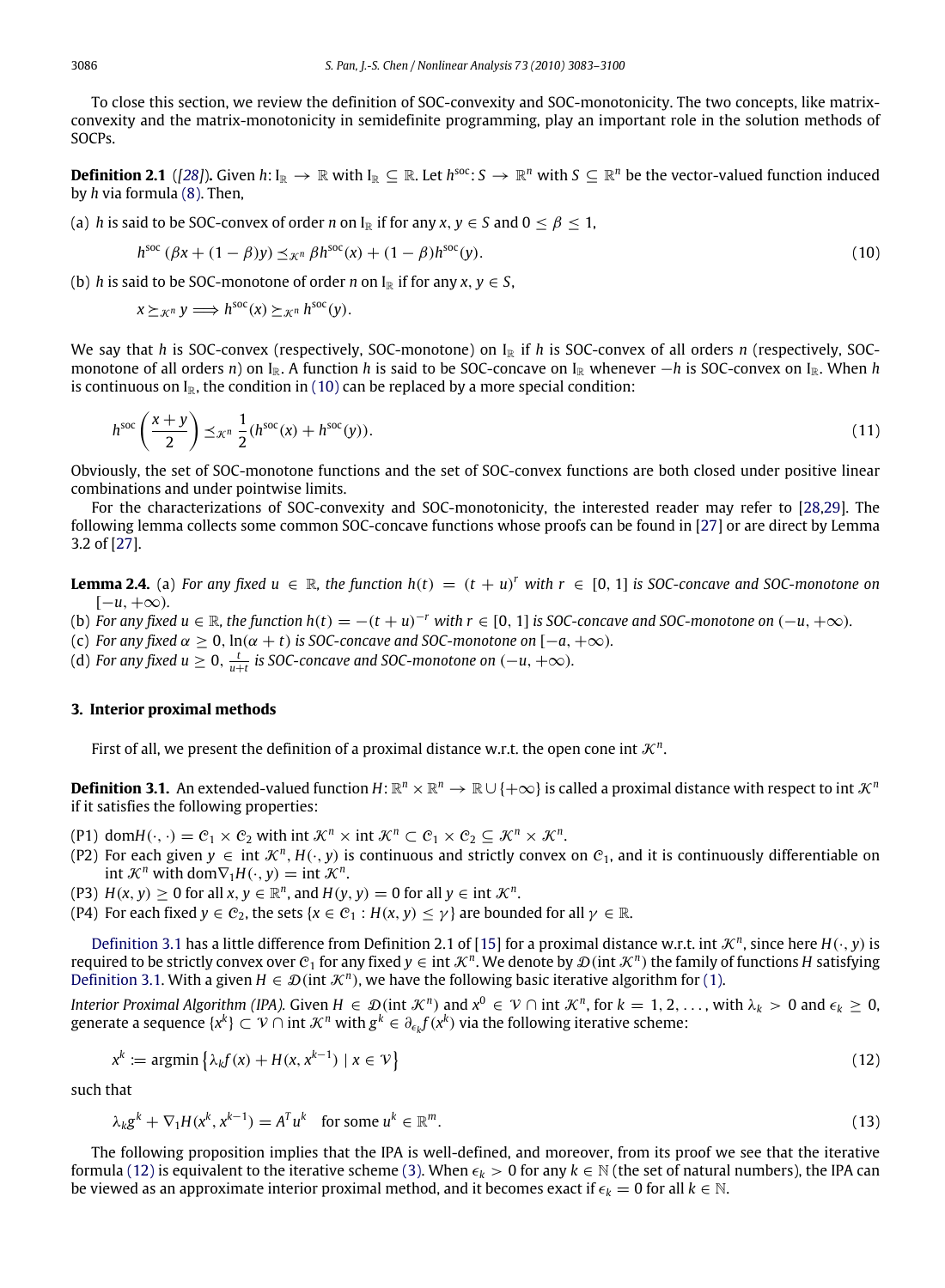**Proposition 3.1.** *For any given*  $H \in \mathcal{D}$  (int  $\mathcal{K}^n$ ) *and*  $y \in \text{int } \mathcal{K}^n$ , *consider the problem* 

<span id="page-4-3"></span>
$$
f_*(y, \tau) = \inf \{ \tau f(x) + H(x, y) \mid x \in \mathcal{V} \} \quad \text{with } \tau > 0.
$$
\n
$$
(14)
$$

*Then, for each*  $\epsilon \geq 0$ , there exist  $x(y, \tau) \in V \cap \text{int } \mathcal{K}^n$  and  $g \in \partial_{\epsilon} f(x(y, \tau))$  such that

<span id="page-4-1"></span>
$$
\tau g + \nabla_1 H(x(y,\tau),y) = A^T u \tag{15}
$$

for some  $u \in \mathbb{R}^m$ . Moreover, for such  $x(y, \tau)$ , we have

$$
\tau f(x(y,\tau)) + H(x(y,\tau),y) \le f_*(y,\tau) + \epsilon.
$$

**Proof.** Set  $F(x, \tau) := \tau f(x) + H(x, y) + \delta_{\nu \cap \mathcal{K}^n}(x)$ , where  $\delta_{\nu \cap \mathcal{K}^n}(x)$  is the indicator function defined on the set  $\nu \cap \mathcal{K}^n$ . Since  $domH(\cdot, y) = C_1 \subset \mathcal{K}^n$ , it is clear that

$$
f_*(y,\tau)=\inf\left\{F(x,\tau)\mid x\in\mathbb{R}^n\right\}.
$$
 (16)

Since  $f_* > -\infty$ , it is easy to verify that for any  $\gamma \in \mathbb{R}$  the following relation holds:

<span id="page-4-0"></span>
$$
\left\{x \in \mathbb{R}^n \mid F(x, \tau) \leq \gamma\right\} \subset \left\{x \in \mathcal{V} \cap \mathcal{K}^n \mid H(x, y) \leq \gamma - \tau f_*\right\} \subset \left\{x \in \mathcal{C}_1 \mid H(x, y) \leq \gamma - \tau f_*\right\},\
$$

which together with (P4) implies that  $F(\cdot, \tau)$  has bounded level sets. In addition, by (P1)–(P3),  $F(\cdot, \tau)$  is a closed proper and strictly convex function. Hence, the problem [\(16\)](#page-4-0) has a unique solution, say  $x(y, \tau)$ . From the optimality conditions of [\(16\),](#page-4-0) we get

$$
0\in \partial F(x(y,\tau))=\tau\partial f(x(y,\tau))+\nabla_1 H(x(y,\tau),y)+\partial \delta_{\mathcal{V}\cap\mathcal{K}^n}(x(y,\tau))
$$

where the equality is due to Theorem 23.8 of [\[30\]](#page-17-13) and dom $f\cap(\mathcal{V}\cap\mathop{\rm int}\nolimits\mathcal{K}^n)\neq\emptyset$ . Notice that dom  $\nabla_1H(\cdot,y)=\mathop{\rm int}\nolimits\mathcal{K}^n$  and  $\partial \partial \partial \nu \cap \mathcal{K}^n$  (·) =  $\mathcal{V} \cap \mathcal{K}^n$ . Therefore, the last equation implies  $x(y, \tau) \in \mathcal{V} \cap \text{int } \mathcal{K}^n$ , and there exists  $g \in \partial f(x(y, \tau))$  such that

$$
-\tau g - \nabla_1 H(x(y,\tau),y) \in \partial \delta_{\mathcal{V} \cap \mathcal{K}^n}(x(y,\tau)).
$$

On the other hand, by the definition of  $\delta_{V\cap K}n(\cdot)$ , it is not hard to derive that

$$
\partial \delta_{\mathcal{V} \cap \mathcal{K}^n}(x) = \text{Im}(A^T) \quad \forall x \in \mathcal{V} \cap \text{int } \mathcal{K}^n.
$$

The last two equations imply that [\(15\)](#page-4-1) holds for  $\epsilon = 0$ . When  $\epsilon > 0$ , (15) also holds for such  $x(y, \tau)$  and g since  $\partial f(x(y, \tau)) \subset$  $\partial_{\epsilon} f(x(y, \tau))$ . Finally, since for each  $y \in \text{int } \mathcal{K}^n$  the function  $H(\cdot, y)$  is strictly convex, and since  $g \in \partial_{\epsilon} f(x(y, \tau))$ , we have

$$
\tau f(x) + H(x, y) \ge \tau f(x(y, \tau)) + H(x(y, \tau), y) + \langle \tau g + \nabla_1 H(x(y, \tau), y), x - x(y, \tau) \rangle - \epsilon
$$
  
=  $\tau f(x(y, \tau)) + H(x(y, \tau), y) + \langle A^T u, x - x(y, \tau) \rangle - \epsilon$   
=  $\tau f(x(y, \tau)) + H(x(y, \tau), y) - \epsilon$  for all  $x \in \mathcal{V}$ ,

where the first equality is from [\(15\)](#page-4-1) and the last one is by  $x, x(y, \tau) \in V$ . Thus,  $f_*(y, \tau) = \inf\{ \tau f(x) + H(x, y) \mid x \in V\} >$  $\tau f(x(\nu, \tau)) + H(x(\nu, \tau), \nu) - \epsilon$ .  $\Box$ 

In the rest of this section, we focus on the convergence behaviors of the IPA with *H* from several subclasses of  $\mathcal{D}(\text{int }\mathcal{K}^n)$ , which also satisfy one of the following properties.

- (P5) For any  $x, y \in \text{int } \mathcal{K}^n$  and  $z \in \mathcal{C}_1$ ,  $H(z, y) H(z, x) \ge \langle \nabla_1 H(x, y), z x \rangle$ .
- (P5<sup>'</sup>) For any  $x, y \in \text{int } \mathcal{K}^n$  and  $z \in \mathcal{C}_2$ ,  $H(y, z) H(x, z) \ge \langle \nabla_1 H(x, y), z x \rangle$ .
- (P6) For each  $x \in C_1$ , the level sets  $\{y \in C_2 : H(x, y) \leq \gamma\}$  are bounded for all  $\gamma \in \mathbb{R}$ .

Specifically, we denote as  $\mathcal{F}_1$ (int  $\mathcal{K}^n$ ) and  $\mathcal{F}_2$ (int  $\mathcal{K}^n$ ) the families of functions  $H \in \mathcal{D}$ (int  $\mathcal{K}^n$ ) satisfying (P5) and (P5'), respectively. If  $C_1 = K^n$ , we denote as  $\mathcal{F}_1(\mathcal{K}^n)$  the family of functions  $H \in \mathcal{D}$  (int  $\mathcal{K}^n$ ) satisfying (P5) and (P6). If  $C_2 = \mathcal{K}^n$ , we write  $\mathcal{F}_2(\text{int }\mathcal{K}^n)$  as  $\mathcal{F}(\mathcal{K}^n)$ . It is easy to see that the class of proximal distance  $\mathcal{F}(\text{int }\mathcal{K}^n)$  (respectively,  $\mathcal{F}(\mathcal{K}^n)$ ) in [\[15\]](#page-17-8) subsumes the  $(H, H)$  with  $H \in \mathcal{F}_1(\text{int } \mathcal{K}^n)$  (respectively,  $\mathcal{F}_1(\mathcal{K}^n)$ ), but it does not include any  $(H, H)$  with  $H \in \mathcal{F}_2(\text{int } \mathcal{K}^n)$ (respectively,  $\mathcal{F}_2(\mathcal{K}^n)$ ).

<span id="page-4-2"></span>**Theorem 3.1.** Let  $\{x^k\}$  be the sequence generated by the IPA with  $H \in \mathcal{F}_1(\text{int } \mathcal{K}^n)$  or  $H \in \mathcal{F}_2(\text{int } \mathcal{K}^n)$ . Set  $\sigma_\nu = \sum_{k=1}^\nu \lambda_k$ . Then, *the following results hold:*

- (a)  $f(x^{\nu}) f(x) \leq \sigma_{\nu}^{-1}H(x, x^0) + \sigma_{\nu}^{-1}\sum_{k=1}^{\nu} \sigma_k \epsilon_k$  for any  $x \in \mathcal{V} \cap C_1$  if  $H \in \mathcal{F}_1(\text{int } \mathcal{K}^n)$ ;  $f(x^{\nu}) f(x) \leq \sigma_{\nu}^{-1}H(x^0, x) +$  $\sigma_{v}^{-1} \sum_{k=1}^{v} \sigma_{k} \epsilon_{k}$  for any  $x \in \mathcal{V} \cap \mathcal{C}_{2}$  if  $H \in \mathcal{F}_{2}(\text{int } \mathcal{K}^{n})$ .
- (b) *If*  $\sigma_v \to +\infty$  and  $\epsilon_k \to 0$ , then  $\liminf_{v\to\infty} f(x^v) = f_*$ .
- (c) The sequence  $\{f(x^k)\}$  converges to  $f_*$  whenever  $\sum_{k=1}^{\infty} \epsilon_k < \infty$ .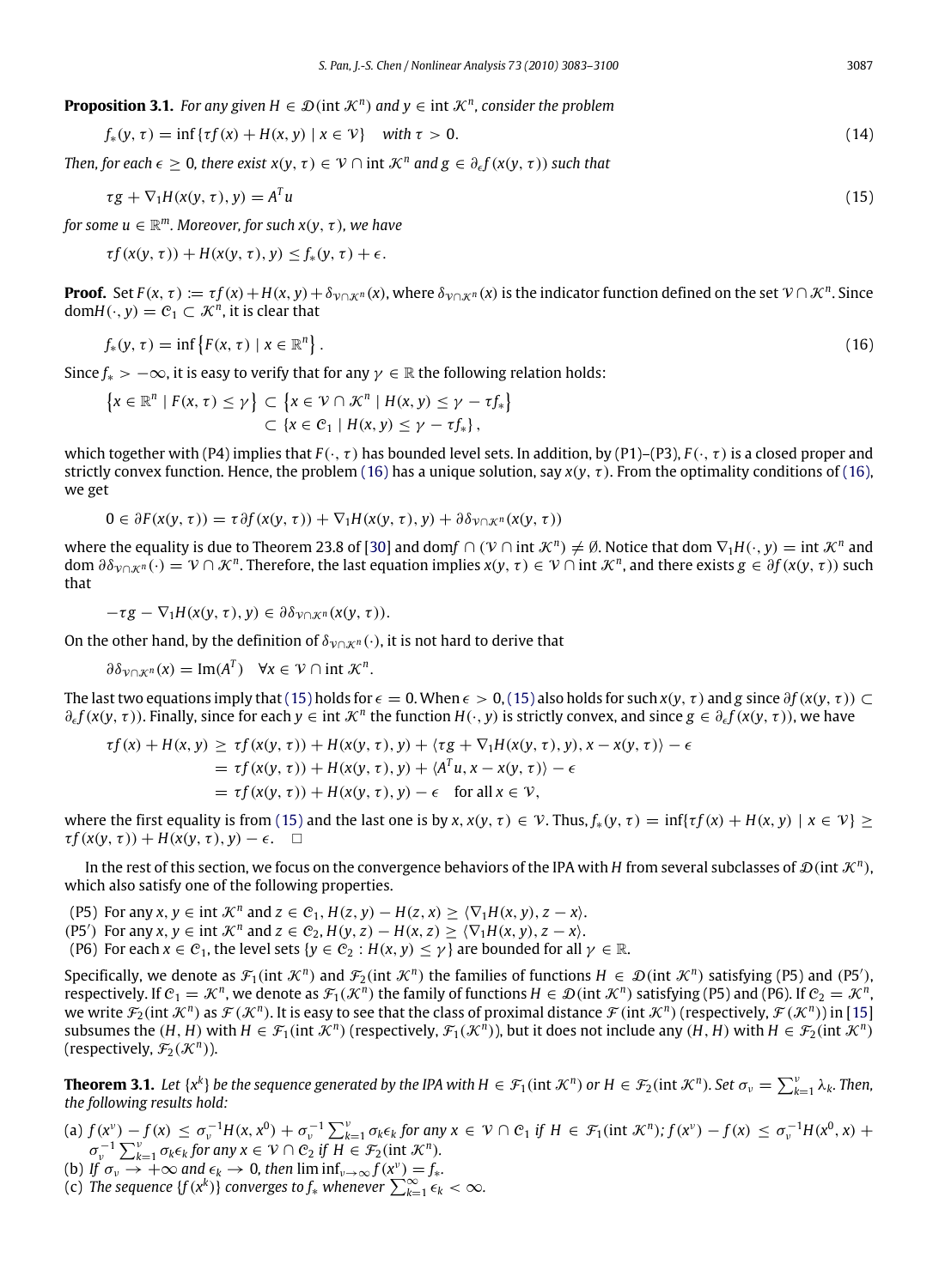- (d) *If*  $X_* \neq \emptyset$ , then  $\{x^k\}$  is bounded with all limit points in  $X_*$  *under* (d1) *or* (d2) *:* (d1)  $X_*$  *is bounded and*  $\sum_{k=1}^{\infty} \epsilon_k < \infty$ ;
	-

(d2) 
$$
\sum_{k=1}^{\infty} \lambda_k \epsilon_k < \infty \text{ and } H \in \mathcal{F}_1(\mathcal{K}^n) \text{ (or } H \in \mathcal{F}_2(\mathcal{K}^n).
$$

**Proof.** The proofs are similar to those of [\[15,](#page-17-8) Theorem 4.1]. For completeness, we here take  $H \in \mathcal{F}_2(\text{int }\mathcal{K}^n)$  for example to prove the results.

(a) Since  $g^k$  ∈  $\partial_{\epsilon_k} f(x^k)$ , from the definition of the subdifferential, it follows that

$$
f(x) \geq f(x^k) + \langle g^k, x - x^k \rangle - \epsilon_k \quad \forall x \in \mathbb{R}^n.
$$

This, together with Eq. [\(13\),](#page-3-3) implies that

$$
\lambda_k(f(x^k)-f(x))\leq \langle \nabla_1 H(x^k,x^{k-1}),x-x^k\rangle+\lambda_k\epsilon_k \quad \forall x\in\mathcal{V}\cap\mathcal{C}_2.
$$

Using (P5<sup>'</sup>) with  $x = x^k$ ,  $y = x^{k-1}$  and  $z = x \in \mathcal{V} \cap C_2$ , it then follows that

$$
\lambda_k(f(x^k) - f(x)) \le H(x^{k-1}, x) - H(x^k, x) + \lambda_k \epsilon_k \quad \forall x \in \mathcal{V} \cap \mathcal{C}_2. \tag{17}
$$

Summing over  $k = 1, 2, ..., v$  in this inequality yields that

<span id="page-5-3"></span><span id="page-5-1"></span><span id="page-5-0"></span>
$$
-\sigma_v f(x) + \sum_{k=1}^{\nu} \lambda_k f(x^k) \le H(x^0, x) - H(x^{\nu}, x) + \sum_{k=1}^{\nu} \lambda_k \epsilon_k.
$$
\n(18)

On the other hand, setting  $x = x^{k-1}$  in [\(17\),](#page-5-0) we obtain

$$
f(x^{k}) - f(x^{k-1}) \le \lambda_k^{-1} \left[ H(x^{k-1}, x^{k-1}) - H(x^{k}, x^{k-1}) \right] + \epsilon_k \le \epsilon_k.
$$
\n(19)

Multiplying the inequality by  $\sigma_{k-1}$  (with  $\sigma_0 \equiv 0$ ) and summing over  $k = 1, \ldots, \nu$ , we get

$$
\sum_{k=1}^{\nu} \sigma_{k-1} f(x^{k}) - \sum_{k=1}^{\nu} \sigma_{k-1} f(x^{k-1}) \leq \sum_{k=1}^{\nu} \sigma_{k-1} \epsilon_{k}.
$$

Noting that  $\sigma_k = \lambda_k + \sigma_{k-1}$  with  $\sigma_0 \equiv 0$ , the above inequality can reduce to

<span id="page-5-2"></span>
$$
\sigma_{\nu}f(x^{\nu}) - \sum_{k=1}^{\nu} \lambda_k f(x^k) \leq \sum_{k=1}^{\nu} \sigma_{k-1} \epsilon_k.
$$
\n(20)

Adding the inequalities [\(18\)](#page-5-1) and [\(20\)](#page-5-2) and recalling that  $\sigma_k = \lambda_k + \sigma_{k-1}$ , it follows that

$$
f(x^{\nu}) - f(x) \leq \sigma_{\nu}^{-1} \left[ H(x^0, x) - H(x^{\nu}, x) \right] + \sigma_{\nu}^{-1} \sum_{k=1}^{\nu} \sigma_k \epsilon_k \quad \forall x \in \mathcal{V} \cap C_2,
$$

which immediately implies the desired result due to the nonnegativity of  $H(x^{\nu}, x)$ . (b) If  $\sigma_{\nu} \to +\infty$  and  $\epsilon_k \to 0$ , then applying Lemma 2.2(ii) of [\[15\]](#page-17-8) with  $a_k = \epsilon_k$  and  $b_{\nu} := \sigma_{\nu}^{-1} \sum_{k=1}^{\nu} \lambda_k \epsilon_k$  yields  $\sigma_{\nu}^{-1}\sum_{k=1}^{\nu}\lambda_{k}\epsilon_{k}\rightarrow0$ . From part (a), it then follows that

 $\liminf_{\nu \to \infty} f(x^{\nu}) \leq \inf \{ f(x) \mid x \in \mathcal{V} \cap \text{int } \mathcal{K}^{n} \}.$ 

This together with  $f(x^{\nu}) \geq \inf \{ f(x) \mid x \in \mathcal{V} \cap \mathcal{K}^{n} \}$  implies that

$$
\liminf_{\nu \to \infty} f(x^{\nu}) = \inf \{ f(x) \mid x \in \mathcal{V} \cap \text{int } \mathcal{K}^{n} \} = f_{*}.
$$

(c) From [\(19\),](#page-5-3)  $0 \le f(x^k) - f_* \le f(x^{k-1}) - f_* + \epsilon_k$ . Using Lemma 2.1 of [\[15\]](#page-17-8) with  $\gamma_k \equiv 0$  and  $v_k = f(x^k) - f_*$ , we have that  ${f(x^k)}$  converges to  $f_*$  whenever  $\sum_{k=1}^{\infty} \epsilon_k < \infty$ .

(d) If the condition (d1) holds, then the sets  $\{x \in V \cap \mathcal{K}^n \mid f(x) \leq \gamma\}$  are bounded for all  $\gamma \in \mathbb{R}$ , since f is closed proper convex and  $X_* = \{x \in \mathcal{V} \cap \mathcal{K}^n \mid f(x) \leq f_*\}$ . Note that [\(19\)](#page-5-3) implies  $\{x^k\} \subset \{x \in \mathcal{V} \cap \mathcal{K}^n \mid f(x) \leq f(x^0) + \sum_{j=1}^k \epsilon_j\}$ . Combining with  $\sum_{k=1}^{\infty} \epsilon_k < \infty$ , clearly we have that  $\{x^k\}$  is bounded. Since  $\{f(x^k)\}$  converges to  $f_*$  and  $f$  is lsc, passing to the limit and recalling that { $x^k$ } ⊂  $\mathcal{V} \cap \mathcal{K}^n$  yields that each limit point of { $x^k$ } is a solution of [\(1\).](#page-0-4)

Suppose that the condition (d2) holds. If  $H \in \mathcal{F}_2(\mathcal{K}^n)$ , then inequality [\(17\)](#page-5-0) holds for each  $x \in \mathcal{V} \cap \mathcal{K}^n$ , and particularly for *x*<sup>∗</sup> ∈ *X*∗. Consequently,

<span id="page-5-4"></span>
$$
H(x^k, x_*) \le H(x^{k-1}, x_*) + \lambda_k \epsilon_k \quad \forall x_* \in X_*.
$$
\n(21)

Summing over  $k = 1, 2, ..., v$  for the last inequality, we obtain

$$
H(x^{\nu},x_{*}) \leq H(x^{0},x_{*}) + \sum_{k=1}^{\nu} \lambda_{k} \epsilon_{k}.
$$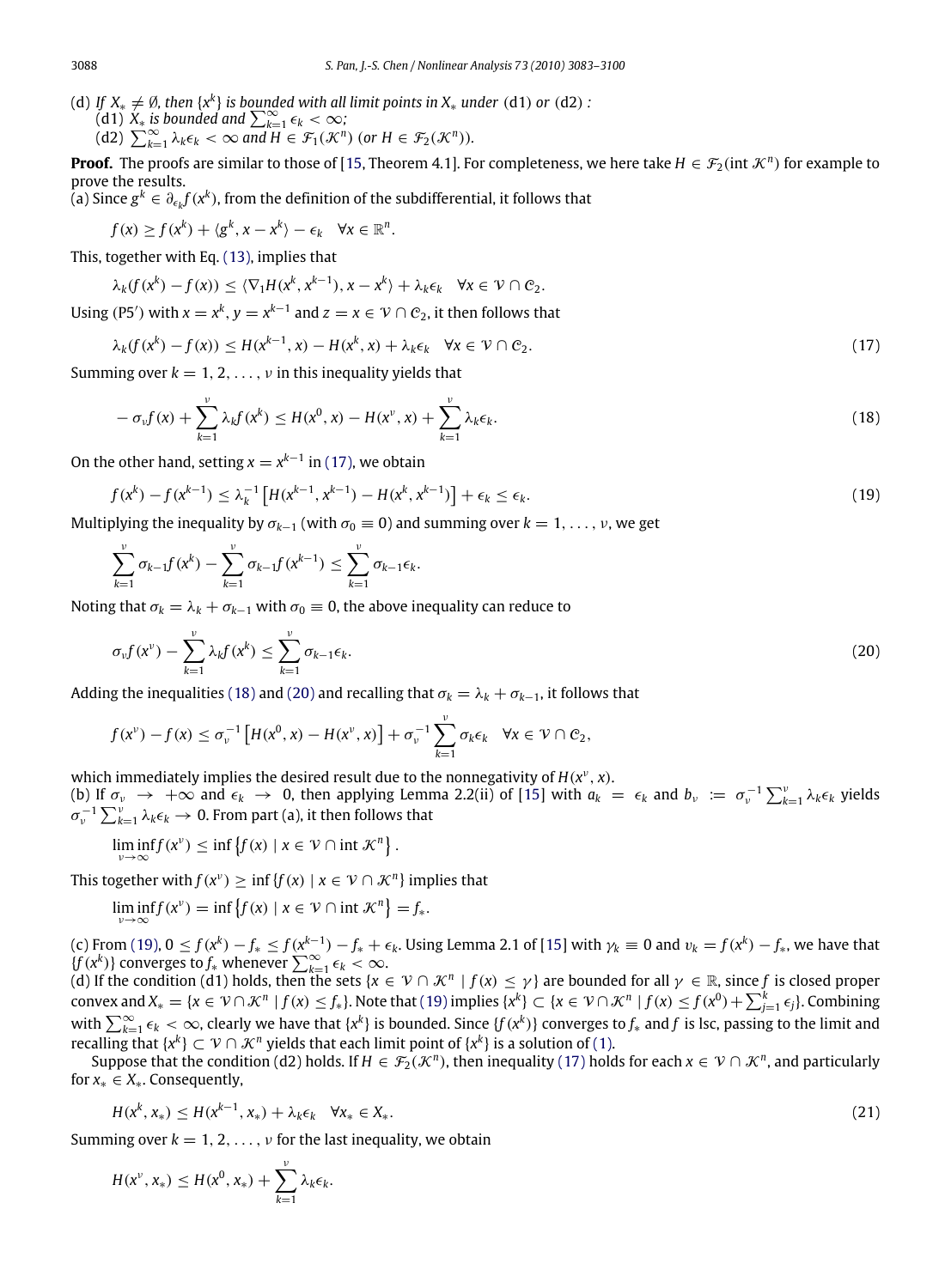This, by (P4) and  $\sum_{k=1}^{\infty}\lambda_k\epsilon_k<\infty$ , implies that  $\{x^k\}$  is bounded, and hence has an accumulation point. Without loss of generality, let  $\hat x\in X^n$  be an accumulation point of {x<sup>k</sup>}. Then there exists a subsequence {x<sup>k}</sup>} such that  $x^{k_j}\to\hat x$  as  $j\to+\infty$ . From the lower semicontinuity of f and part (c), we get  $f(\hat{x}) \le \lim_{j\to+\infty} f(x^{kj}) = f_*$ , which means that  $\hat{x}$  is a solution of [\(1\).](#page-0-4) If  $H \in \mathcal{F}_1(\mathcal{K}^n)$ , then the last inequality becomes

$$
H(x_*,x^{\nu})\leq H(x_*,x^0)+\sum_{k=1}^{\nu}\lambda_k\epsilon_k.
$$

By (P6) and  $\sum_{k=1}^{\infty}\lambda_k\epsilon_k$   $\lt\infty$ , we also have that  $\{x^k\}$  is bounded, and hence has an accumulation point. Using the same arguments as above, we get the desired result.  $\square$ 

An immediate by-product of the above analysis yields the following global rate of convergence estimate for the IPA with  $H \in \mathcal{F}_1(\mathcal{K}^n)$  or  $H \in \mathcal{F}_2(\mathcal{K}^n)$ .

<span id="page-6-1"></span>**Corollary 3.1.** Let  $\{x^k\}$  be the sequence given by the IPA with  $H \in \mathcal{F}_1(\mathcal{K}^n)$  or  $\mathcal{F}_2(\mathcal{K}^n)$ . If  $X_* \neq \emptyset$  and  $\sum_{k=1}^{\infty} \epsilon_k < \infty$ , then  $f(x^{\nu}) - f_* = O(\sigma_{\nu}^{-1}).$ 

**Proof.** The result is direct on setting  $x = x^*$  for some  $x^* \in X_*$  in the inequalities of [Theorem 3.1\(](#page-4-2)a), and noting that  $0 < \frac{\sigma_k}{\sigma_v} \le 1$  for all  $k = 1, 2, ..., v$ .

To establish the global convergence of {x<sup>k</sup>} to an optimal solution of [\(1\),](#page-0-4) we need to make further assumptions on  $X_*$  or the proximal distances in  $\mathcal{F}_1(\mathcal{K}^n)$  and  $\mathcal{F}_2(\mathcal{K}^n)$ . We denote as  $\widehat{\mathcal{F}}_1(\mathcal{K}^n)$  the family of functions  $H \in \mathcal{F}_1(\mathcal{K}^n)$  satisfying (P7)–(P8), as  $\widehat{\mathcal{F}}_2(\mathcal{K}^n)$  the family of functions  $H \in \mathcal{F}_2(\mathcal{K}^n)$  satisfying  $(\overline{P7})$ – $(\overline{P8})$ , and as  $\overline{\mathcal{F}}(\mathcal{K}^n)$  the family of functions  $H \in \mathcal{F}_2(\mathcal{K}^n)$ satisfying (P7')-(P9'):

(P7) For any  $\{y^k\} \subseteq \text{int } \mathcal{K}^n$  converging to  $y^* \in \mathcal{K}^n$ , we have  $H(y^*, y^k) \to 0$ .

- (P8) For any bounded sequence  $\{y^k\} \subseteq \text{int } \mathcal{K}^n$  and any  $y^* \in \mathcal{K}^n$  with  $H(y^*, y^k) \to 0$ , it holds that  $\lambda_i(y^k) \to \lambda_i(y^*)$  for  $i = 1, 2.$
- (P7<sup>'</sup>) For any  $\{y^k\} \subseteq \text{int } \mathcal{K}^n$  converging to  $y^* \in \mathcal{K}^n$ , we have  $H(y^k, y^*) \to 0$ .
- (P8<sup>'</sup>) For any bounded sequence  $\{y^k\} \subseteq \text{int } \mathcal{K}^n$  and any  $y^* \in \mathcal{K}^n$  with  $H(y^k, y^*) \to 0$ , it holds that  $\lambda_i(y^k) \to \lambda_i(y^*)$  for  $i = 1, 2.$
- (P9') For any bounded sequence  $\{y^k\} \subseteq \text{int } \mathcal{K}^n$  and any  $y^* \in \mathcal{K}^n$  with  $H(y^k, y^*) \to 0$ , it holds that  $y^k \to y^*$ .

It is easy to see that all previous subclasses of  $\mathfrak{D}(\text{int }\mathcal{K}^n)$  have the following relations:

<span id="page-6-0"></span>
$$
\widehat{\mathcal{F}}_1(\mathcal{K}^n) \subset \mathcal{F}_1(\mathcal{K}^n) \subset \mathcal{F}_1(\text{int } \mathcal{K}^n), \qquad \overline{\mathcal{F}}_2(\mathcal{K}^n) \subset \widehat{\mathcal{F}}_2(\mathcal{K}^n) \subset \mathcal{F}_2(\mathcal{K}^n) \subset \mathcal{F}_2(\text{int } \mathcal{K}^n).
$$

**Theorem 3.2.** Let  $\{x^k\}$  be generated by the IPA with  $H \in \mathcal{F}_1(\text{int }\mathcal{K}^n)$  or  $\mathcal{F}_2(\text{int }\mathcal{K}^n)$ . Suppose that  $X_*$  is nonempty,  $\sum_{k=1}^\infty \lambda_k \epsilon_k < k$  $\infty$  and  $\sum_{k=1}^{\infty} \epsilon_k < \infty$ .

- (a) If  $X_*$  is a single point set, then  $\{x^k\}$  converges to an optimal solution of [\(1\)](#page-0-4).
- (b) If  $X_*$  includes at least two elements and for any  $x^* = (x_1^*, x_2^*), \bar{x}^* = (\bar{x}_1^*, \bar{x}_2^*) \in X_*$  with  $x^* \neq \bar{x}_2^*$ , it holds that  $x_1^* \neq \bar{x}_1^*$  or  $||x_2^*|| \neq ||\bar{x}_2^*||$ , then  $\{x^k\}$  converges to an optimal solution of [\(1\)](#page-0-4) whenever  $H \in \widehat{\mathcal{F}}_1(\mathcal{K}^n)$  (or  $H \in \widehat{\mathcal{F}}_2(\mathcal{K}^n)$ ).
- (c) If  $H \in \tilde{\mathcal{F}}_2(\mathcal{K}^n)$ , then  $\{x^k\}$  converges to an optimal solution of [\(1\)](#page-0-4).

**Proof.** Part (a) is direct by [Theorem 3.1\(](#page-4-2)d1). We next consider part (b). Assume that  $H \in \widehat{\mathcal{F}}_2(\mathcal{K}^n)$ . Since  $\sum_{k=1}^{\infty} \lambda_k \epsilon_k < \infty$ , from [\(21\)](#page-5-4) and Lemma 2.1 of [\[15\]](#page-17-8), it follows that the sequence { $H(x^k, x)$ } is convergent for any  $x \in X_*$ . Let  $\bar{x}$  be the limit of a subsequence  $\{x^{k_1}\}\$ . By [Theorem 3.1\(](#page-4-2)d2),  $\bar{x} \in X_*$ . Consequently,  $\{H(x^k, \bar{x})\}$  is convergent. By  $(P7')$ ,  $H(x^{k_1}, \bar{x}) \to 0$ , and so *H*( $x^k$ ,  $\bar{x}$ )  $\rightarrow$  0. Combining with (P8'), we have  $\lambda_i(x^k) \rightarrow \lambda_i(\bar{x})$  for  $i = 1, 2$ , i.e.,

$$
x_1^k - \|x_2^k\| \to \bar{x}_1 - \|\bar{x}_2\| \quad \text{and} \quad x_1^k + \|x_2^k\| \to \bar{x}_1 + \|\bar{x}_2\| \quad \text{as } k \to \infty.
$$

This implies that  $x_1^k\to\bar{x}_1$  and  $\|x_2^k\|\to\|\bar{x}_2\|$ . Combining this with the given assumption for  $X_*$ , we have that  $x^k\to\bar{x}$ . Suppose that  $H \in \widehat{\mathcal{F}}_1(\mathcal{K}^n)$ . The inequality [\(21\)](#page-5-4) becomes

$$
H(x_*,x^k) \leq H(x_*,x^{k-1}) + \lambda_k \epsilon_k \quad \forall x_* \in X_*,
$$

and using (P7)–(P8) and the same arguments as above then yields the result. Part (c) is direct by the arguments above and the property  $(\overline{PQ'})$ .  $\Box$ 

When all points in the nonempty  $X_*$  lie on the boundary of  $\mathcal{K}^n$ , we must have  $x_1^* \neq \bar{x}_1^*$  or  $||x_2^*|| \neq ||\bar{x}_2^*||$  for any  $x^* = (x_1^*, x_2^*, \bar{x}_1^*, \bar{x}_2^*) \in X_*$  with  $x^* \neq \bar{x}^*$ , and the assumption for  $X_*$  in (b) is automatically satisfied. Since the solutions of [\(1\)](#page-0-4) are generally on the boundary of  $\mathcal{K}^n$ , the assumption for  $X_*$  in (b) is much weaker than the one in (a).

Up to now, we have studied two kinds of convergence results for the IPA using the class in which the proximal distance *H* lies. [Theorem 3.1](#page-4-2) and [Corollary 3.1](#page-6-1) show that the largest, and least demanding, classes  $\mathcal{F}_1$ (int  $\mathcal{K}^n$ ) and  $\mathcal{F}_2$ (int  $\mathcal{K}^n$ ) provide reasonable convergence properties for the IPA under minimal assumptions on the problem's data. This coincides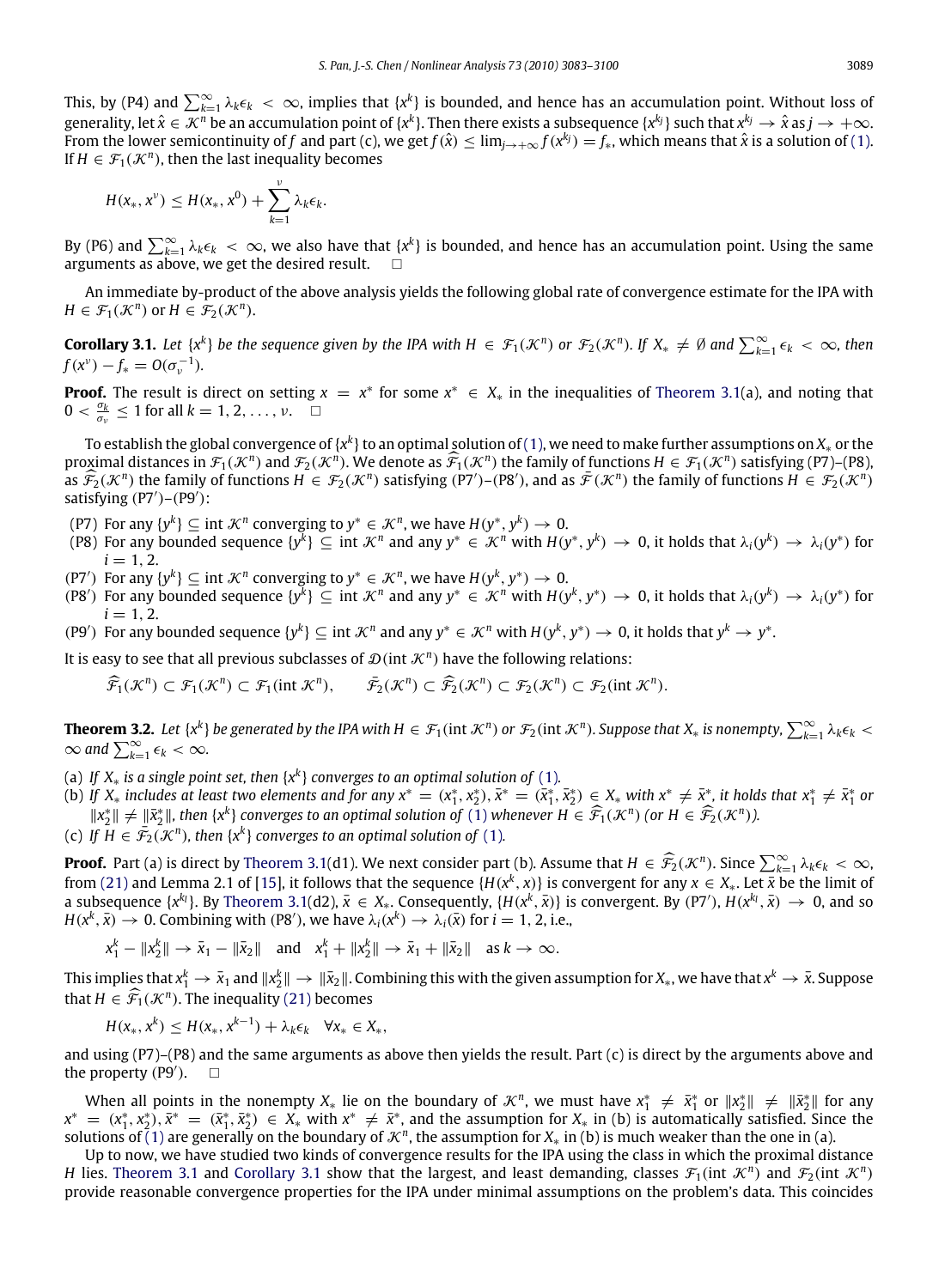with interior proximal methods for convex programming over nonnegative orthant cones; see [\[15\]](#page-17-8). The smallest subclass  $\bar{\mathcal{F}}_2(\mathcal{K}^n)$  of  $\mathcal{F}_2($ int  $\mathcal{K}^n)$  guarantees that {x<sup>k</sup>} converges to an optimal solution provided that  $X_*$  is nonempty. The smaller class  $\widehat{\mathcal{F}}_2(\mathcal{K}^n)$  may guarantee the global convergence of the sequence { $x^k$ } to an optimal solution under an additional assumption begins to the sequence { $\widehat{x}$  ( $\mathcal{K}^n$ )} besides  $X_*$  being nonempty. Moreover, we illustrate in the next section that there are indeed examples for the class  $\bar{\mathcal{F}_2}(\mathcal{K}^n)$ . For the smallest subclass  $\widehat{\mathcal{F}}_1(\mathcal{K}^n)$  of  $\mathcal{F}_1(\text{int }\mathcal{K}^n)$ , the analysis in the next section shows that it seems hard to find an example, although it guarantees the convergence of  $\mathcal{K}^h$  to an optimal although it guarantees the convergence of  $\{x^k\}$  to an optimal solution by [Theorem 3.2\(](#page-6-0)b).

### <span id="page-7-0"></span>**4. Proximal distances over SOCs**

In this section, we provide three kinds of ways to construct a proximal distance w.r.t. int  $\mathcal{K}^n$  and analyze their advantages and disadvantages. All of these ways exploit a lsc proper univariate function to produce such a proximal distance. In addition, with such a proximal distance and the Euclidean distance, we obtain the regularized ones.

The first way produces the proximal distances for the class  $\mathcal{F}_1(\text{int }\mathcal{K}^n)$ . This approach is based on the compound of a univariate function  $\phi$  and the determinant function det(·), where  $\phi : \mathbb{R} \to \mathbb{R} \cup \{+\infty\}$  is a lsc proper function satisfying the following conditions:

(B1) dom $\phi \subseteq [0, +\infty)$ , int(dom $\phi \equiv (0, +\infty)$ , and  $\phi$  is continuous on its domain;

(B2) for any  $t_1, t_2 \in \text{dom}\phi$ , it holds that

<span id="page-7-1"></span>
$$
\phi(t_1^r t_2^{1-r}) \le r\phi(t_1) + (1-r)\phi(t_2), \quad \forall r \in [0, 1];\tag{22}
$$

(B3)  $\phi$  is continuously differentiable on int(dom $\phi$ ) with dom $\phi' = (0, +\infty)$ ;

 $($ B4 $)$   $\phi'(t) < 0$  for all  $t \in (0, +\infty)$ ,  $\lim_{t \to 0^+} \phi(t) = +\infty$ , and  $\lim_{t \to +\infty} t^{-1} \phi(t^2) \ge 0$ .

With such a univariate  $\phi$ , we define the function  $H: \mathbb{R}^n \times \mathbb{R}^n \to \mathbb{R} \cup \{+\infty\}$  by

$$
H(x, y) := \begin{cases} \phi(\det(x)) - \phi(\det(y)) - \langle \nabla \phi(\det(y)), x - y \rangle & \forall x, y \in \text{int}(\mathcal{K}^n); \\ +\infty & \text{otherwise.} \end{cases}
$$
(23)

By the conditions (B1)–(B4), we may prove that *H* has the following properties.

**Proposition 4.1.** *Let H be defined as in* [\(23\)](#page-7-1) *with*  $\phi$  *satisfying* (B1)–(B4)*. Then,* 

(a) *for any fixed y*  $\in$  int  $\mathcal{K}^n$ ,  $H(\cdot, y)$  *is strictly convex over* int  $\mathcal{K}^n$ *.* 

(b) For any fixed  $y \in \text{int } \mathcal{K}^n$ ,  $H(\cdot, y)$  is continuously differentiable on int  $\mathcal{K}^n$  with

<span id="page-7-3"></span><span id="page-7-2"></span>
$$
\nabla_1 H(x, y) = 2\phi'(\det(x)) \begin{pmatrix} x_1 \\ -x_2 \end{pmatrix} - 2\phi'(\det(y)) \begin{pmatrix} y_1 \\ -y_2 \end{pmatrix}
$$
 (24)

*for all*  $x \in \text{int } \mathcal{K}^n$ , where  $x = (x_1, x_2), y = (y_1, y_2) \in \mathbb{R} \times \mathbb{R}^{n-1}$ .

- (c)  $H(x, y) \ge 0$  *for all x*,  $y \in \mathbb{R}^n$ *, and*  $H(y, y) = 0$  *for all*  $y \in \text{int } \mathcal{K}^n$ *.*
- (d) *For any y*  $\in$  int  $\mathcal{K}^n$ *, the sets* { $x \in \text{int } \mathcal{K}^n$ *: H*( $x, y$ )  $\leq \gamma$ } *are bounded for all*  $\gamma \in \mathbb{R}$ *.*
- (e) *For any x, y* ∈ int  $\mathcal{K}^n$  and  $z$  ∈ int  $\mathcal{K}^n$ , the following three-point identity holds:

$$
H(z, y) = H(z, x) + H(x, y) + \langle \nabla_1 H(x, y), z - x \rangle.
$$
\n<sup>(25)</sup>

**Proof.** (a) It suffices to prove that  $\phi$ (det(x)) is strictly convex on int  $\mathcal{K}^n$ . By [Lemma 2.3\(](#page-2-4)b),

$$
\det(\alpha x + (1 - \alpha)z) > (\det(x))^{\alpha} (\det(z))^{1 - \alpha} \quad \forall \alpha \in (0, 1)
$$

for all  $x, z \in \text{int } \mathcal{K}^n$  and  $x \neq z$ . Since  $\phi'(t) < 0$  for all  $t \in (0, +\infty)$ , we have that  $\phi$  is decreasing on  $(0, +\infty)$ . This, together with the condition (B2), yields that

$$
\phi \left[ \det(\alpha x + (1 - \alpha)z) \right] < \phi \left[ \left( \det(x) \right)^{\alpha} \left( \det(z) \right)^{1 - \alpha} \right] \\
&\leq \alpha \phi \left[ \det(x) \right] + (1 - \alpha) \phi \left[ \det(z) \right] \quad \forall \alpha \in (0, 1)
$$

for all  $x, z \in \text{int } \mathcal{K}^n$  and  $x \neq z$ . This means that  $\phi(\det(x))$  is strictly convex on int  $\mathcal{K}^n$ . (b) Since det(*x*) is continuously differentiable on  $\mathbb{R}^n$  and  $\phi$  is continuously differentiable on  $(0, +\infty)$ , we have that  $\phi$ (det(*x*)) is continuously differentiable on int  $K^n$ . This means that for any fixed  $y \in \text{int }\mathcal{K}^n$ ,  $H(\cdot, y)$  is continuously differentiable on int  $\mathcal{K}^n$ . By a simple computation, we immediately obtain the formula in [\(24\).](#page-7-2)

(c) Since  $\phi$ (det(x)) is strictly convex and continuously differentiable on int  $\mathcal{K}^n$ , we have

$$
\phi(\det(x)) > \phi(\det(y)) - \langle \nabla \phi(\det(y)), x - y \rangle \quad \forall x, y \in \text{int } \mathcal{K}^n \text{ with } x \neq y
$$

for any  $x, y \in \text{int } \mathcal{K}^n$  with  $x \neq y$ . This implies that  $H(y, y) = 0$  for all  $y \in \text{int } \mathcal{K}^n$ . In addition, from the inequality and the continuity of  $\phi$  on its domain, it follows that

$$
\phi(\det(x)) \ge \phi(\det(y)) - \langle \nabla \phi(\det(y)), x - y \rangle
$$

for any  $x, y \in \text{int } \mathcal{K}^n$ . By the definition of *H*, we have  $H(x, y) \ge 0$  for all  $x, y \in \mathbb{R}^n$ .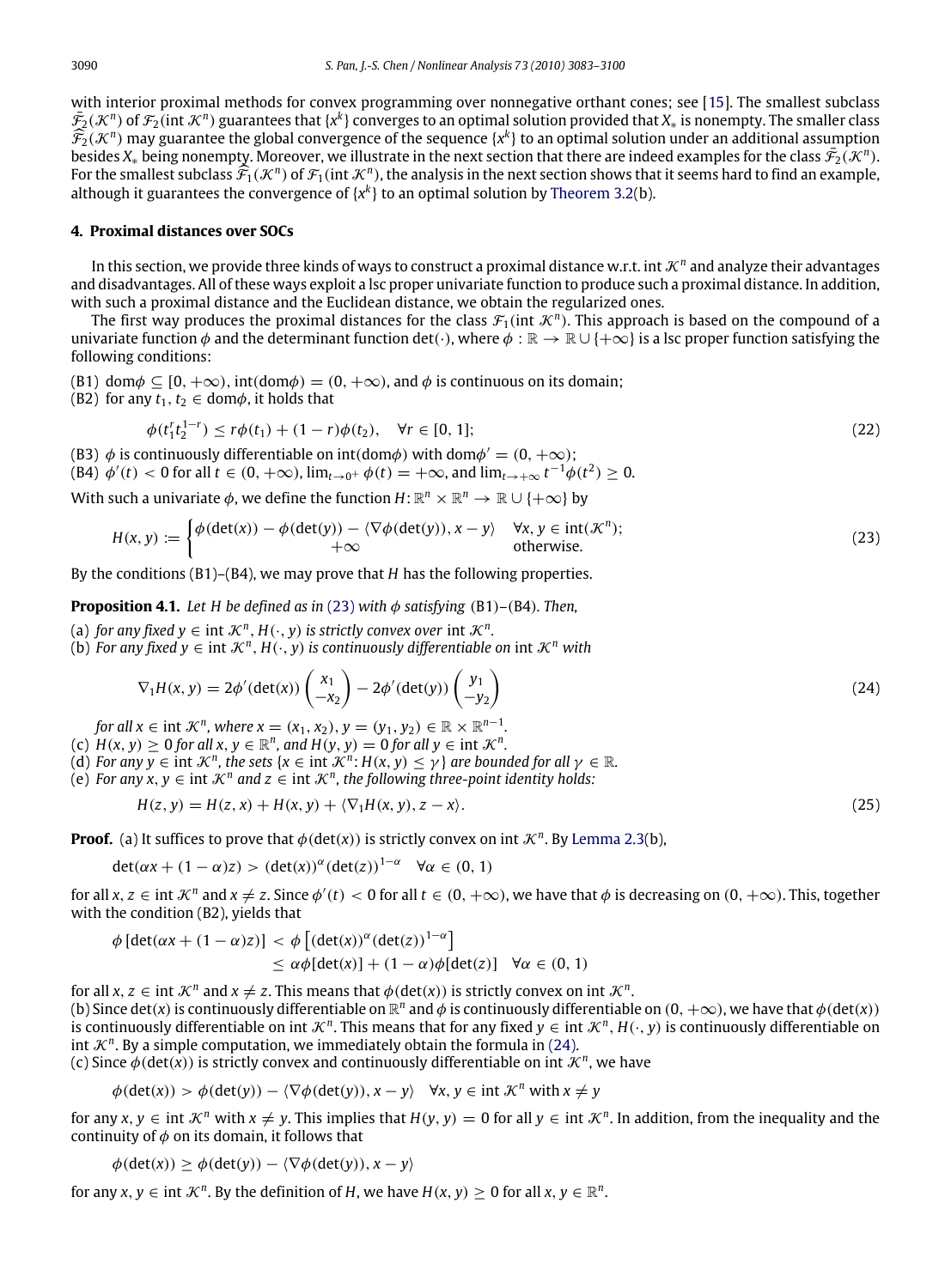(d) Let { $x^k$ } ⊂ int  $\mathcal{K}^n$  be a sequence with  $\|x^k\|\to\infty$ . For any fixed  $y=(y_1,y_2)\in$  int  $\mathcal{K}^n$ , we next prove that the sequence  $\{H(x^k, y)\}\$ is unbounded for three cases, and then the desired result follows. For convenience, we write  $x^k = (x_1^k, x_2^k)$  for each *k*.

*Case* 1: the sequence {det(*x*<sup>k</sup>)} has a zero limit point. Without loss of generality, we assume that  $det(x^k) \to 0$  as  $k \to \infty$ . Combining with  $\lim_{t\to 0^+}\phi(t)=+\infty$ , it readily follows that  $\lim_{k\to\infty}\phi(\det(x^k))\to+\infty$ . In addition, for each *k* we have that

<span id="page-8-0"></span>
$$
\langle \nabla \phi(\det(y)), x^k \rangle = 2\phi'(\det(y)) (x_1^k y_1 - (x_2^k)^T y_2)
$$
  
\n
$$
\leq 2\phi'(\det(y)) y_1 (x_1^k - ||x_2^k||) \leq 0
$$
\n(26)

where the first inequality uses  $\phi'(t) < 0$  for all  $t > 0$ , the Schwartz inequality, and  $y \in \text{int } \mathcal{K}^n$ . Now from [\(23\),](#page-7-1) it then follows that  $\lim_{k\to\infty} H(x^k, y) = +\infty$ .

*Case* 2: the sequence {det( $x^k$ )} is unbounded. Noting that det( $x^k$ ) > 0 for each *k*, we must have det( $x^k$ )  $\to +\infty$  as  $k\to\infty$ . Since  $\phi$  is decreasing on its domain, we have that

$$
\frac{\phi(\det(x^k))}{\|x^k\|} = \frac{\sqrt{2}\phi(\lambda_1(x^k)\lambda_2(x^k))}{\sqrt{(\lambda_1(x^k))^2 + (\lambda_2(x^k))^2}} \geq \frac{\phi[(\lambda_2(x^k))^2]}{\lambda_2(x^k)}.
$$

Note that  $\lambda_2(x^k) \to \infty$  in this case, and from the last equation and (B4) it follows that

$$
\lim_{k\to\infty}\frac{\phi(\det(x^k))}{\|x^k\|}\geq \lim_{k\to\infty}\frac{\phi[(\lambda_2(x^k))^2]}{\lambda_2(x^k)}\geq 0.
$$

In addition, since  $\left\{\frac{x^k}{\sqrt{k}}\right\}$  $\frac{x^k}{\|x^k\|}\}$  is bounded, we without loss of generality assume that  $\frac{x^k}{\|x^k\|}$  $\frac{x^k}{\|x^k\|} \to \hat{x} = (\hat{x}_1, \hat{x}_2) \in \mathbb{R} \times \mathbb{R}^{n-1}$ . Then,  $\hat{\mathsf{x}} \in \mathcal{K}^n$ ,  $\|\hat{\mathsf{x}}\|=1$ , and  $\hat{\mathsf{x}}_1 > 0$  (if not,  $\hat{\mathsf{x}}=0$ ), and hence

$$
\lim_{k \to \infty} \left\langle \nabla \phi(\det(y)), \frac{x^k}{\|x^k\|} \right\rangle = \langle \nabla \phi(\det(y)), \hat{x} \rangle = 2\phi'(\det(y))(\hat{x}_1y_1 - \hat{x}_2^Ty_2) \le 2\phi'(\det(y))\hat{x}_1(y_1 - \|y_2\|) < 0.
$$

The two sides show that  $\lim_{k\to\infty}\frac{H(x^k,y)}{\|x^k\|}>0,$  and consequently  $\lim_{k\to\infty}H(x^k,y)=+\infty.$ 

*Case* 3: the sequence {det( $x^k$ )} has some limit point  $\omega$  with  $0 < \omega < +\infty$ . Without loss of generality, we assume that  $\det(x^k) \to \omega$  as  $k \to \infty$ . Since  $\{x^k\}$  is unbounded and  $\{x^k\} \subset \text{int } \mathcal{K}^n$ , we must have  $x_1^k \to +\infty$ . In addition, by [\(26\)](#page-8-0) and  $\phi'(t) < 0$  for  $t > 0$ ,

$$
-\langle \nabla \phi(\text{det}(y)), x^k \rangle \geq -2 \phi'(\text{det}(y)) (x_1^k y_1 - \|x_2^k\| \|y_2\|) \geq -2 \phi'(\text{det}(y)) x_1^k (y_1 - \|y_2\|).
$$

This along with  $y \in \text{int } \mathcal{K}^n$  implies that  $-\langle \nabla \phi(\det(y)), x^k \rangle \to +\infty$  as  $k \to \infty$ . Noting that  $\phi(\det(x^k))$  is bounded, from [\(23\)](#page-7-1) it follows that  $\lim_{k\to\infty} H(x^k, y) \to +\infty$ .

(e) For any  $x, y \in \text{int } \mathcal{K}^n$  and  $z \in \text{int } \mathcal{K}^n$ , from the definition of *H* it follows that

$$
H(z, y) - H(z, x) - H(x, y) = \langle \nabla \phi(\det(x)) - \nabla \phi(\det(y)), z - x \rangle
$$
  
=  $\langle \nabla_1 H(x, y), z - x \rangle$ 

where the last equality is by part (b). The proof is thus completed.  $\Box$ 

[Proposition 4.1](#page-7-3) shows that the function *H* defined by [\(23\)](#page-7-1) with  $\phi$  satisfying (B1)–(B4) is a proximal distance w.r.t. int  $\mathcal{K}^n$ and dom  $H = \text{int } \mathcal{K}^n \times \text{int } \mathcal{K}^n$ . Also,  $H \in \mathcal{F}_1(\text{int } \mathcal{K}^n)$ . The conditions (B1) and (B3)–(B4) are easy to check, whereas by Lemma 2.2 of [\[31\]](#page-17-14) we have the following important characterizations for the condition (B2).

**Lemma 4.1** ([\[31,](#page-17-14) *Lemma 2.2]*). A function  $\phi$ :  $(0, +\infty) \to \mathbb{R}$  satisfies (B2) if and only if one of the following conditions holds:

(a) *The function*  $\phi$ (exp(·)) *is convex on*  $\mathbb{R}$ *.* 

(b)  $\phi(t_1 t_2) \leq \frac{1}{2} (\phi(t_1^2) + \phi(t_2^2))$  for any  $t_1, t_2 > 0$ .

(c)  $\phi'(t) + t\phi''(t) \ge 0$  *if*  $\phi$  *is twice differentiable.* 

**Example 4.1.** Take  $\phi(t) = -\ln t$  if  $t > 0$ , and otherwise  $\phi(t) = +\infty$ . It is easy to verify that  $\phi$  satisfies (B1)–(B4). By formula [\(23\),](#page-7-1) the induced proximal distance is

<span id="page-8-1"></span>
$$
H(x, y) := \begin{cases} -\ln \frac{\det(x)}{\det(y)} + \frac{2x^T J_n y}{\det(y)} - 2 & \forall x, y \in \text{int}(\mathcal{K}^n) \\ +\infty & \text{otherwise} \end{cases}
$$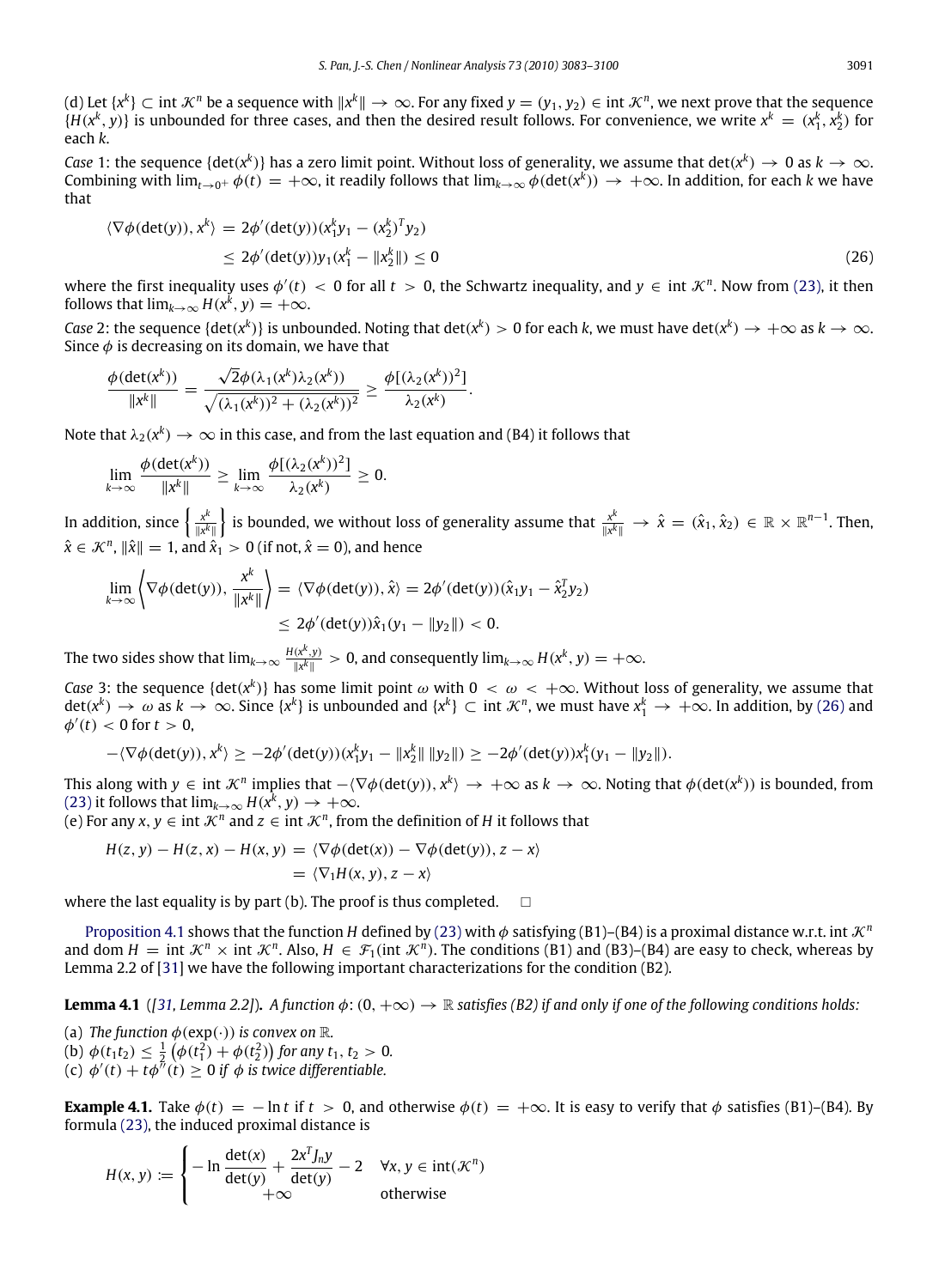where  $J_n$  is a diagonal matrix with the first entry being 1 and the rest of the  $(n - 1)$  entries being −1. This is exactly the proximal distance given by [\[15\]](#page-17-8). Since  $H \in \mathcal{F}_1(\text{int }\mathcal{K}^n)$ , we have the results of [Theorem 3.1\(](#page-4-2)a)–(d1) if the proximal distance is used for the IPA.

**Example 4.2.** Take  $\phi(t) = t^{1-q}/(q-1)$   $(q>1)$  if  $t>0$ , and otherwise  $\phi(t) = +\infty$ . It is not hard to check that  $\phi$  satisfies  $(B1)$ – $(B4)$ . By  $(23)$ , we compute that

$$
H(x,y) := \begin{cases} \frac{(\det(x))^{1-q} - (\det(y))^{1-q}}{q-1} + \frac{2x^T J_n y}{(\det(y))^q} - (\det(y))^{1-q} & \forall x, y \in \text{int}(\mathcal{K}^n) \\ +\infty & \text{otherwise} \end{cases}
$$

where  $J_n$  is the same diagonal matrix as in [Example 4.1.](#page-8-1) Since  $H \in \mathcal{F}$  (int  $\mathcal{K}^n$ ), when using the proximal distance for the IPA, the results of Theorem  $3.1(a)-(d1)$  hold.

We should emphasize that using the first approach cannot produce the proximal distances of the class  $\mathcal F_1(\mathcal K^n)$ , and so  $\widehat{\mathcal{F}}_1(\mathcal{K}^n)$ , since the condition  $\lim_{t\to 0^+} \phi(t) = +\infty$  is necessary for guaranteeing that *H* has the property (P4), but it implies that the domain of  $H(\cdot, y)$  for any  $y \in \text{int }\mathcal{K}^n$  cannot be continuously extended to  $\mathcal{K}^n$ . Thus, when choosing such proximal distances for the IPA, we cannot apply [Theorem 3.1\(](#page-4-2)d2) and [Theorem 3.2.](#page-6-0)

The other two ways are both based on the compound of the trace function  $tr(\cdot)$  and a vector-valued function induced by a univariate  $\phi$  via [\(8\).](#page-2-1) For convenience, in the sequel, for any lsc proper function  $\phi : \mathbb{R} \to \mathbb{R} \cup \{+\infty\}$ , we write  $d : \mathbb{R} \times \mathbb{R} \to \mathbb{R} \cup \{+\infty\}$  as

<span id="page-9-3"></span>
$$
d(s, t) := \begin{cases} \phi(s) - \phi(t) - \phi'(t)(s - t) & \text{if } s \in \text{dom}\phi, \ t \in \text{dom}\phi', \\ +\infty & \text{otherwise.} \end{cases} \tag{27}
$$

The second approach also produces the proximal distances for the class  $\mathcal{F}_1(\text{int}\,\mathcal{K}^n)$ , which requires  $\phi:\R\to\R\cup\{+\infty\}$ to be a lsc proper function satisfying the conditions:

- (C1) dom $\phi \subseteq [0, +\infty)$  and int(dom $\phi$ ) = (0,  $+\infty$ );
- (C2)  $\phi$  is continuous and strictly convex on its domain;
- (C3)  $\dot{\phi}$  is continuously differentiable on int(dom $\phi$ ) with dom $\phi' = (0, +\infty)$ ;
- (C4) for any fixed  $t > 0$ , the sets  $\{s \in \text{dom}\phi \mid d(s, t) \leq \gamma\}$  are bounded with all  $\gamma \in \mathbb{R}$ ; for any fixed  $s \in \text{dom}\phi$ , the sets  ${t > 0 \mid d(s, t) < \gamma}$  are bounded with all  $\gamma \in \mathbb{R}$ .

Let  $\phi^\text{soc}$  be the vector-valued function induced by  $\phi$  via [\(8\)](#page-2-1) and write dom $\phi^\text{soc}=e_1$ . Clearly,  $e_1\subseteq\mathcal{K}^n$  and int  $e_1=$  int  $\mathcal{K}^n$ . Define the function  $H: \mathbb{R}^n \times \mathbb{R}^n \to \mathbb{R} \cup \{+\infty\}$  by

$$
H(x, y) := \begin{cases} tr(\phi^{\text{soc}}(x)) - tr(\phi^{\text{soc}}(y)) - \langle \nabla tr(\phi^{\text{soc}}(y)), x - y \rangle & \forall x \in \mathcal{C}_1, y \in \text{int } \mathcal{K}^n, \\ +\infty & \text{otherwise.} \end{cases}
$$
 (28)

By [Lemmas 2.1](#page-2-2) and [2.2,](#page-2-3) the conditions (C1)–(C4), and arguments similar to those of [\[32,](#page-17-15) Prop. 3.1], it is not difficult to argue that *H* has the following favorable properties.

**Proposition 4.2.** *Let H be defined by* [\(28\)](#page-9-0) *with*  $\phi$  *satisfying* (C1)–(C4)*. Then:* 

- (a) *For any fixed*  $y \in \text{int } \mathcal{K}^n$ *,*  $H(\cdot, y)$  *is continuous and strictly convex on*  $\mathcal{C}_1$ *.*
- (b) *For any fixed y* ∈ int  $\mathcal{K}^n$ , *H*( $\cdot$ , *y*) *is continuously differentiable on* int  $\mathcal{K}^n$  *with*

<span id="page-9-1"></span><span id="page-9-0"></span>
$$
\nabla_1 H(x, y) = \nabla \text{tr}(\phi^{\text{soc}}(x)) - \nabla \text{tr}(\phi^{\text{soc}}(y)) = 2 \left[ (\phi')^{\text{soc}}(x) - (\phi')^{\text{soc}}(y) \right].
$$

- (c)  $H(x, y) \ge 0$  *for all x*,  $y \in \mathbb{R}^n$ *, and*  $H(y, y) = 0$  *for any*  $y \in \text{int } \mathcal{K}^n$ *.*
- (d)  $H(x, y) \ge \sum_{i=1}^{2} d(\lambda_i(x), \lambda_i(y)) \ge 0$  for any  $x \in C_1$  and  $y \in \text{int } \mathcal{K}^n$ .
- (e) For any fixed  $y \in \text{int } \mathcal{K}^n$ , the sets  $\{x \in C_1 : H(x, y) \leq y\}$  are bounded for all  $\gamma \in \mathbb{R}$ ; for any fixed  $x \in C_1$ , the sets  ${y \in \text{int } \mathcal{K}^n : H(x, y) \leq \gamma}$  *are bounded for all*  $\gamma \in \mathbb{R}$ *.*
- (f) *For any*  $x, y \in \text{int } \mathcal{K}^n$  *and*  $z \in C_1$ *, the following three-point identity holds:*

$$
H(z, y) = H(z, x) + H(x, y) + \langle \nabla_1 H(x, y), z - x \rangle.
$$

[Proposition 4.2](#page-9-1) shows that the function *H* defined by [\(28\)](#page-9-0) with  $\phi$  satisfying (C1)–(C4) is a proximal distance w.r.t. int  $\mathcal{K}^n$ with dom  $H = C_1 \times \text{int } \mathcal{K}^n$ , and furthermore, such proximal distances belong to the class  $\mathcal{F}_1(\text{int } \mathcal{K}^n)$ . In particular, when  $\text{dom}\phi = [0, +\infty)$ , they also belong to the class  $\mathcal{F}_1(\mathcal{K}^n)$ . We next present some specific examples.

**Example 4.3.** Take  $\phi(t) = t \ln t - t$  if  $t \ge 0$ , and otherwise  $\phi(t) = +\infty$ , where we stipulate 0 ln 0 = 0. It is easy to verify that  $\phi$  satisfies (C1)–(C4) with dom $\phi = [0, +\infty)$ . By formulas [\(8\)](#page-2-1) and [\(28\),](#page-9-0) we compute that *H* has the following expression:

<span id="page-9-2"></span>
$$
H(x, y) = \begin{cases} \text{tr}(x \circ \ln x - x \circ \ln y + y - x) & \forall x \in \mathcal{K}^n, y \in \text{int}(\mathcal{K}^n), \\ +\infty & \text{otherwise.} \end{cases}
$$
(29)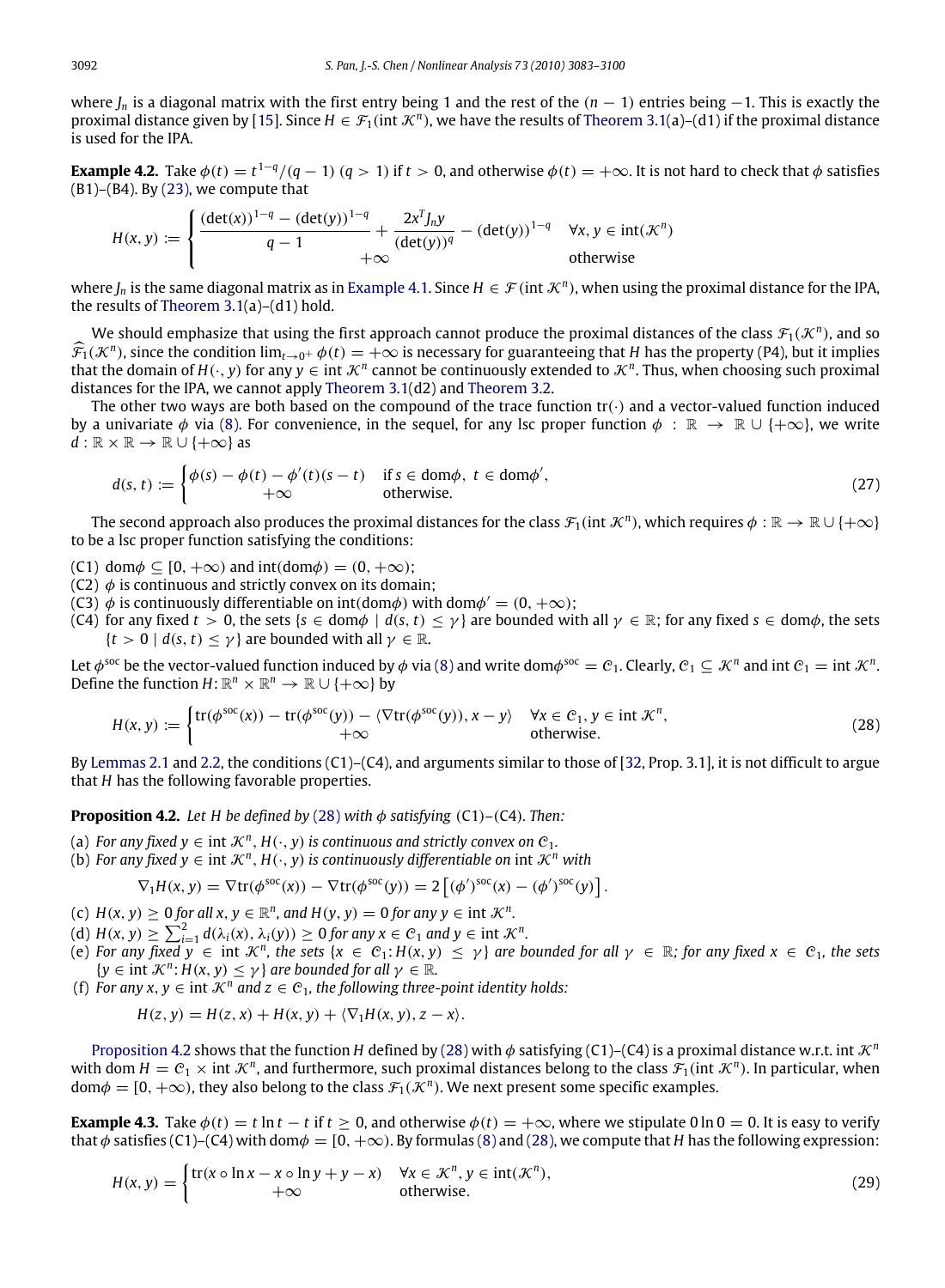**Example 4.4.** Take  $\phi(t) = t^p - t^q$  if  $t \ge 0$ , and otherwise  $\phi(t) = +\infty$ , where  $p \ge 1$  and  $0 < q < 1$ . We can show that  $\phi$ satisfies the conditions (C1)–(C4) with dom $\phi = [0, +\infty)$ . When  $p = 1$  and  $q = 1/2$ , from formulas [\(8\)](#page-2-1) and [\(28\),](#page-9-0) we derive that

<span id="page-10-1"></span>
$$
H(x,y) = \begin{cases} tr \left[ y^{\frac{1}{2}} - x^{\frac{1}{2}} + \frac{(tr(y^{\frac{1}{2}})e - y^{\frac{1}{2}}) \circ (x - y)}{2\sqrt{\det(y)}} \right] & \forall x \in \mathcal{K}^n, y \in \text{int } \mathcal{K}^n, \\ +\infty & \text{otherwise.} \end{cases}
$$

**Example 4.5.** Take  $\phi(t) = -t^q$  if  $t \ge 0$ , and otherwise  $\phi(t) = +\infty$ , where  $0 < q < 1$ . We can show that  $\phi$  satisfies the conditions (C1)–(C4) with dom $\phi = [0, +\infty)$ . Now

$$
H(x, y) = \begin{cases} (1 - q)\text{tr}(y^q) - \text{tr}(x^q) + \text{tr}(qy^{q-1} \circ x) & \forall x \in \mathcal{K}^n, y \in \text{int } \mathcal{K}^n, \\ +\infty & \text{otherwise.} \end{cases}
$$

**Example 4.6.** Take  $\phi(t) = -\ln t + t - 1$  if  $t > 0$ , and otherwise  $\phi(t) = +\infty$ . It is easy to check that  $\phi$  satisfies (C1)–(C4) with dom $\phi = (0, +\infty)$ . The induced proximal distance is

$$
H(x, y) = \begin{cases} tr(\ln y) - tr(\ln x) + 2\langle y^{-1}, x \rangle - 2 & \forall x, y \in \text{int } \mathcal{K}^n, \\ +\infty & \text{otherwise.} \end{cases}
$$

By a simple computation, we have that the proximal distance is the same as the one given by [Example 4.1,](#page-8-1) and the one induced by  $\phi(t) = -\ln t$  ( $t > 0$ ) via formula [\(28\).](#page-9-0)

Clearly, the proximal distances in [Examples 4.3–4.5](#page-9-2) belong to the class  $\mathcal{F}_1(\mathcal{K}^n)$ . Also, by [Proposition 4.3,](#page-10-0) the proximal distances in [Examples 4.3](#page-9-2) and [4.4](#page-10-1) also satisfy (P8) since the corresponding  $\phi$  also satisfies the following condition (C5):

(C5) For any bounded sequence  $\{a^k\} \subset \int$  int $(\text{dom}\phi)$  and  $a \in \text{dom}\phi$  such that  $\lim_{k\to\infty} d(a, a^k) = 0$ , it holds that  $a = 0$  $\lim_{k\to\infty}a^k$ , where *d* is defined as in [\(27\).](#page-9-3)

**Proposition 4.3.** *Let H be defined as in* [\(28\)](#page-9-0) *with* φ *satisfying* (C1)–(C5) *and* domφ = [0, +∞)*. Then, for any bounded sequence*  ${y^k}$  $\subseteq$  int  $\mathcal{K}^n$  and  $y^* \in \mathcal{K}^n$  such that  $H(y^*, y^k) \to 0$ , we have  $\lambda_i(y^k) \to \lambda_i(y^*)$  for  $i = 1, 2$ .

**Proof.** From [Proposition 4.2\(](#page-9-1)d) and the nonnegativity of *d*, for each *k* we have

<span id="page-10-0"></span>
$$
H(y^*, y^k) \ge d(\lambda_i(y^*), \lambda_i(y^k)) \ge 0, \quad i = 1, 2.
$$

This, together with the given assumption  $H(y^*, y^k) \to 0$ , implies that

 $d(\lambda_i(y^*), \lambda_i(y^k)) \to 0, \quad i = 1, 2.$ 

Notice that  $\{\lambda_i(y^k)\}\subset\text{int}(\text{dom}\phi)$  and  $\lambda_i(y^*)\in\mathcal{K}^n$  for  $i=1,2$  by [Lemma 2.1\(](#page-2-2)b). From the condition (C5), we immediately  $\phi$  obtain  $\lambda_i(y^k) \to \lambda_i(y^*)$  for  $i = 1, 2$ .

Nevertheless, we should point out that the proximal distance *H* given by [\(28\)](#page-9-0) with  $\phi$  satisfying (C1)–(C4) and dom $\phi$  =  $[0, +\infty)$  generally does not have the property (P7), even if  $\phi$  satisfies the condition (C6). This fact will be illustrated by [Example 4.7.](#page-10-2)

(C6) For any  $\{a^k\} \subset (0, +\infty)$  converging to  $a \in [0, +\infty)$ ,  $\lim_{k \to \infty} d(a^*, a^k) \to 0$ .

**Example 4.7.** Let *H* be the proximal distance induced by the entropy function φ in [Example 4.3.](#page-9-2) It is easy to verify that φ satisfies the conditions (C1)–(C6). Here we shall present a sequence  $\{y^k\}\subset \text{int}(\mathcal{K}^3)$  which converges to  $y^*\in\mathcal{K}^3$ , but where  $H(y^*, y^k) \to \infty$ . Let

<span id="page-10-2"></span>
$$
y^{k} = \begin{pmatrix} \sqrt{2(1 + e^{-k^{3}})} \\ \sqrt{1 + k^{-1} - e^{-k^{3}}} \\ \sqrt{1 - k^{-1} + e^{-k^{3}}} \end{pmatrix} \in \text{int}(\mathcal{K}^{3}) \text{ and } y^{*} = \begin{pmatrix} \sqrt{2} \\ 1 \\ 1 \end{pmatrix} \in \mathcal{K}^{3}.
$$

By the expression for  $H(y^*, y^k)$ , i.e.,  $H(y^*, y^k) = \text{tr}(y^* \circ \ln y^*) - \text{tr}(y^* \circ \ln y^k) + \text{tr}(y^k - y^*)$ , it suffices to prove that  $\lim_{k\to\infty} -\text{tr}(y^*) = \lim_{k\to\infty} \text{ since } \lim_{k\to\infty} \text{tr}(y^k - y^*) = 0$  and  $\text{tr}(y^* \circ \ln y^*) = \lambda_2(y^*) \ln(\lambda_2(y^*)) < +\infty$ . By the definition of  $\ln y^k$ , we have

$$
\text{tr}(y^* \circ \ln y^k) = \ln(\lambda_1(y^k)) \left( y_1^* - (y_2^*)^T \bar{y}_2^k \right) + \ln(\lambda_2(y^k)) \left( y_1^* + (y_2^*)^T \bar{y}_2^k \right) \tag{30}
$$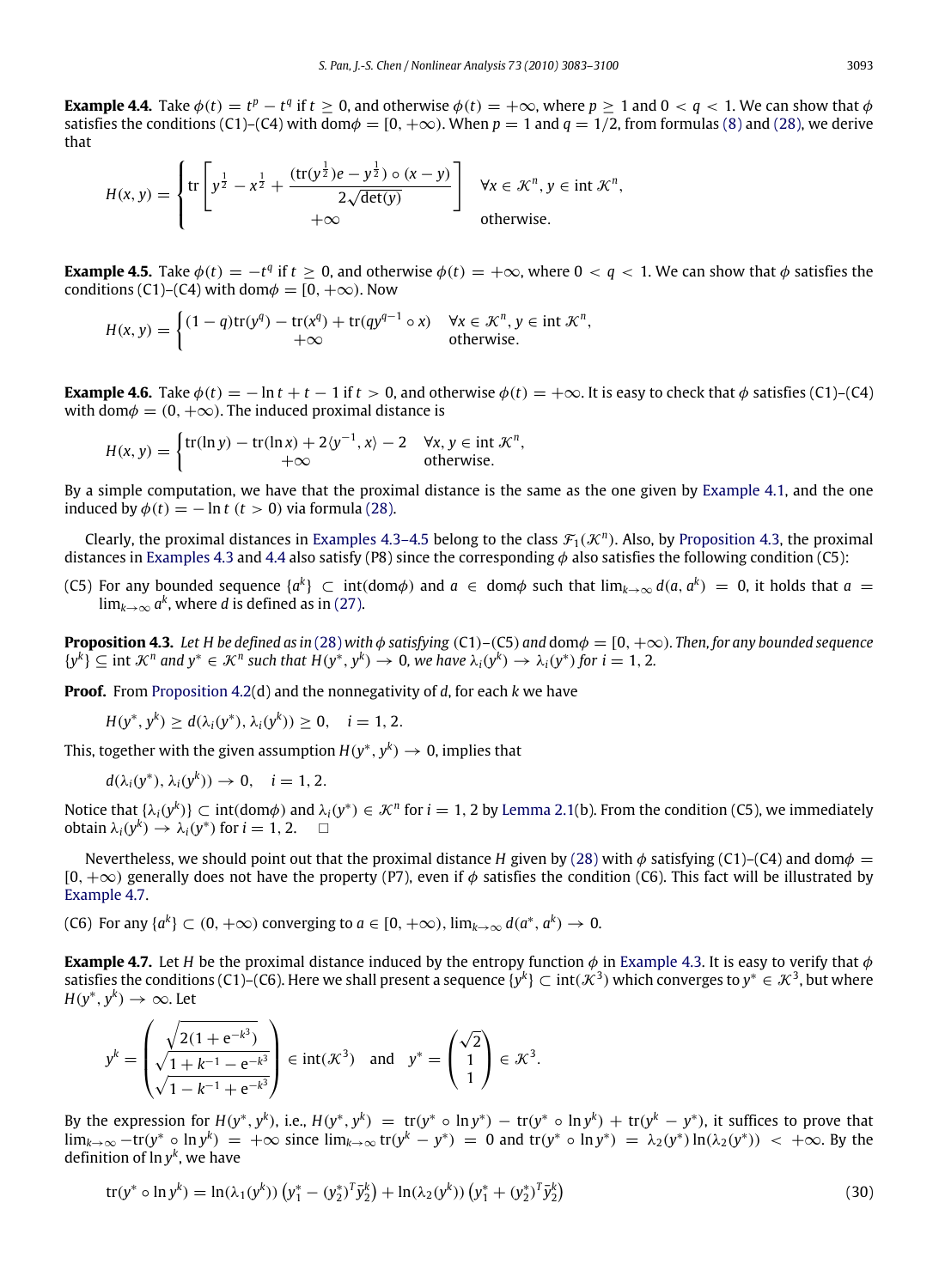for  $y^* = (y_1^*, y_2^*)$ ,  $y^k = (y_1^k, y_2^k) \in \mathbb{R} \times \mathbb{R}^2$  with  $\bar{y}_2^k = y_2^k / \|y_2^k\|$ . By computing,

$$
\ln(\lambda_1(y^k)) = \ln \sqrt{2} - \ln \left( 1 + \sqrt{1 + e^{-k^3}} \right) - k^3,
$$
  

$$
y_1^* - (y_2^*)^T \bar{y}_2^k = \frac{1}{\|y_2^k\|} \left( \frac{-k^{-1} + e^{-k^3}}{1 + \sqrt{1 + k^{-1} - e^{-k^3}}} + \frac{k^{-1} - e^{-k^3}}{1 + \sqrt{1 - k^{-1} + e^{-k^3}}} \right)
$$

The last two equalities imply that  $\lim_{k\to\infty}\ln(\lambda_1(y^k))\left(y^*_1-(y^*_2)^T\bar{y}^k_2\right)=-\infty.$  In addition, by noting that  $y^k_2\neq 0$  for each  $k,$ we compute that

<span id="page-11-1"></span>.

$$
\lim_{k\to\infty}\ln(\lambda_2(y^k))\left(y_1^*-(y_2^*)^T\bar{y}_2^k\right)=\ln(\lambda_2(y^k))\left(y_1^*+(y_2^*)^T\frac{y_2^*}{\|y_2^*\|}\right)=\lambda_2(y^*)\ln(\lambda_2(y^*)).
$$

From the last two equations, we immediately have  $\lim_{k\to\infty}-\text{tr}(y^*\circ\ln y^k)=+\infty.$ 

Thus, when the proximal distance in the IPA is chosen as the one given by [\(28\)](#page-9-0) with  $\phi$  satisfying (C1)–(C6) and dom $\phi =$  $[0, +\infty)$ , [Theorem 3.2\(](#page-6-0)b) may not apply, i.e. the global convergence to an optimal solution may not be guaranteed. This is different from the case for interior proximal methods for convex programming over nonnegative orthant cones as we see by noting that  $\phi$  is now a univariate Bregman function. Similarly, it seems hard to find examples for the class  $\mathcal{F}_+(\mathcal{K}^n)$  in [\[15\]](#page-17-8) such that Theorem 2.2 can apply, since it also requires (P7).

The third approach will produce the proximal distances for the class  $\mathcal{F}_2(\text{int }\mathcal{K}^n)$ , which needs a lsc proper function  $\phi : \mathbb{R} \to \mathbb{R} \cup \{+\infty\}$  satisfying the following conditions:

- (D1)  $\phi$  is strictly convex and continuous on dom $\phi$ , and  $\phi$  is continuously differentiable on a subset of dom $\phi$ , where dom $\phi' \subseteq \text{dom}\phi \subseteq [0, +\infty)$  and  $\text{int}(\text{dom}\phi') = (0, +\infty)$ ;
- (D2)  $\phi$  is twice continuously differentiable on int(dom $\phi$ ) and  $\lim_{t\to 0^+} \phi''(t) = +\infty$ ;
- (D3)  $\phi'(t)t \phi(t)$  is convex on dom $\phi'$ , and  $\phi'$  is strictly concave on dom $\phi'$ ;

(D4)  $\phi'$  is SOC-concave on dom $\phi'$ .

With such a univariate  $\phi$ , we define the proximal distance  $H: \mathbb{R}^n \times \mathbb{R}^n \to \mathbb{R} \cup \{+\infty\}$  by

$$
H(x, y) := \begin{cases} tr(\phi^{\text{soc}}(y)) - tr(\phi^{\text{soc}}(x)) - \langle \nabla tr(\phi^{\text{soc}}(x)), y - x \rangle & \forall x \in \mathcal{C}_1, y \in \mathcal{C}_2 \\ +\infty & \text{otherwise} \end{cases}
$$
(31)

where  $C_1$  and  $C_2$  are the domains of  $\phi^{soc}$  and  $(\phi')^{soc}$ , respectively. By the relation between dom $\phi$  and dom $\phi'$ , obviously,  $C_2 \subseteq C_1 \subseteq \mathcal{K}^n$  and int  $C_1 = \text{int } C_2 = \text{int } \mathcal{K}^n$ .

<span id="page-11-0"></span>**Lemma 4.2.** *Let*  $\phi: \mathbb{R} \to \mathbb{R} \cup \{+\infty\}$  *be a lsc proper function satisfying* (D1)–(D4)*. Then:* 

- (a)  $\text{tr}\left[ (\phi')^{\text{soc}}(x) \circ x \phi^{\text{soc}}(x) \right]$  *is convex in*  $\mathcal{C}_1$  *and continuously differentiable on* int  $\mathcal{C}_1$ *.*
- (b) For any fixed  $y \in \mathbb{R}^n$ ,  $\langle (\phi')^{soc}(x), y \rangle$  is continuously differentiable on int C<sub>1</sub>, and moreover, it is strictly concave over C<sub>1</sub> *whenever*  $y \in \text{int } \mathcal{K}^n$ .

**Proof.** (a) Let  $\psi(t) := \phi'(t)t - \phi(t)$ . Then, by (D2) and (D3),  $\psi(t)$  is convex on dom $\phi'$  and continuously differentiable on  $\text{int}(\text{dom}\phi') = (0, +\infty)$ . Since  $\text{tr}[(\phi')^{\text{soc}}(x) \circ x - \phi^{\text{soc}}(x)] = \text{tr}[\psi^{\text{soc}}(x)]$ , using [Lemma 2.2\(](#page-2-3)b) and (c) immediately yields part (a).

(b) From (D2) and [Lemma 2.2\(](#page-2-3)a), ( $\phi'$ )<sup>soc</sup>(·) is continuously differentiable on int  $c_1$ . This implies that  $\langle y,(\phi')^{\rm soc}(x)\rangle$  for any fixed *y* is continuously differentiable on int  $C_1$ . We next show that it is also strictly concave in  $C_1$  whenever  $y \in \text{int } \mathcal{K}^n$ . Note that tr[( $\phi'$ )<sup>soc</sup>( $\cdot$ )] is strictly concave on  $\mathcal C_1$  since  $\phi'$  is strictly concave on dom $\phi'$ . Consequently,

$$
\text{tr}[(\phi')^{\text{soc}}(\beta x + (1-\beta)z)] > \beta \text{tr}[(\phi')^{\text{soc}}(x)] + (1-\beta)\text{tr}[(\phi')^{\text{soc}}(z)] \quad \forall \ 0 < \beta < 1
$$

for any  $x, z \in C_1$  and  $x \neq z$ . This implies that

$$
(\phi')^{\text{soc}}(\beta x + (1 - \beta)z) - \beta (\phi')^{\text{soc}}(x) - (1 - \beta)(\phi')^{\text{soc}}(z) \neq 0.
$$

In addition, since  $\phi'$  is SOC-concave on dom $\phi'$ , from [Definition 2.1](#page-3-4) it follows that

$$
(\phi')^{\text{soc}}[\beta x + (1 - \beta)z] - \beta (\phi')^{\text{soc}}(x) - (1 - \beta)(\phi')^{\text{soc}}(z) \succeq_{\mathcal{K}^n} 0.
$$

Thus, for any fixed  $y \in \text{int }\mathcal{K}^n$ , the last two equations imply that

$$
\langle y, (\phi')^{\text{soc}}[\beta x + (1 - \beta)z] - \beta (\phi')^{\text{soc}}(x) - (1 - \beta)(\phi')^{\text{soc}}(z) \rangle > 0.
$$

This shows that  $\langle y, (\phi')^{soc}(x) \rangle$  for any fixed  $y \in \text{int } \mathcal{K}^n$  is strictly convex on  $\mathcal{C}_1$ .  $\Box$ 

Using the conditions (D1)–(D4) and [Lemma 4.2,](#page-11-0) and following the same arguments as for Propositions 4.1 and 4.2 of [\[27\]](#page-17-10), we may prove the following proposition.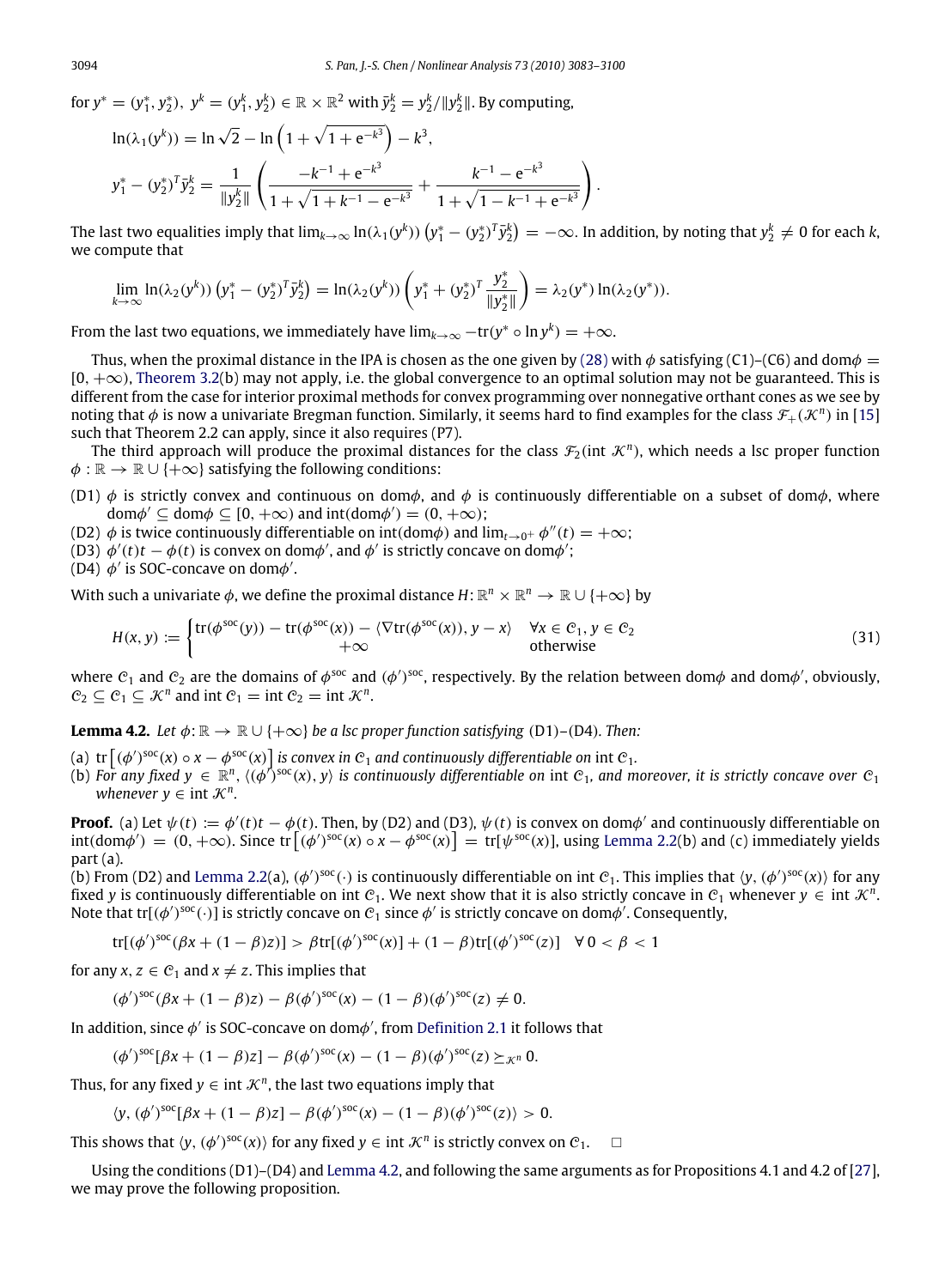<span id="page-12-0"></span>**Proposition 4.4.** Let H be defined as in [\(31\)](#page-11-1) with  $\phi$  satisfying (D1)–(D4). Then:

(a)  $H(x, y) \ge 0$  *for any x, y*  $\in \mathbb{R}^n$ *, and*  $H(y, y) = 0$  *for any*  $y \in \text{int } \mathcal{K}^n$ *.* 

(b) For any fixed  $y \in C_2$ ,  $H(\cdot, y)$  is continuous in  $C_1$ , and it is strictly convex on  $C_1$  whenever  $y \in \text{int } \mathcal{K}^n$ .

(c) *For any fixed*  $y \in C_2$ *,*  $H(\cdot, y)$  *is continuously differentiable on int*  $\mathcal{K}^n$  *with* 

$$
\nabla_1 H(x, y) = 2 \nabla (\phi')^{\text{soc}}(x)(x - y). \tag{32}
$$

*Moreover,* dom $\nabla_1 H(\cdot, y) = \text{int }\mathcal{K}^n$  *whenever*  $y \in \text{int }\mathcal{K}^n$ *.* 

<span id="page-12-2"></span> $\epsilon$ 

- $(A) H(x, y) \ge \sum_{i=1}^{2} d(\lambda_i(y), \lambda_i(x)) \ge 0$  for any  $x \in C_1$  and  $y \in C_2$ .
- (e) *For any fixed*  $y \in C_2$ *, the sets* { $x \in C_1$ :  $H(x, y) \le y$ } *are bounded for all*  $\gamma \in \mathbb{R}$ *.*
- (f) For all  $x, y \in \text{int } \mathcal{K}^n$  and  $z \in \mathcal{C}_2$ ,  $H(x, z) H(y, z) \geq 2\langle \nabla_1 H(y, x), z y \rangle$ .

[Proposition 4.4](#page-12-0) demonstrates that the function *H* defined by [\(31\)](#page-11-1) with  $\phi$  satisfying (D1)–(D4) is a proximal distance w.r.t. the cone int  $K^n$  and possesses the property (P5'), and therefore belongs to the class  $\mathcal{F}_2$ (int  $\mathcal{K}^n$ ). If, in addition,  $dom\phi = [0, +\infty)$ , then *H* belongs to the class  $\mathcal{F}_2(\mathcal{K}^n)$ . The conditions (D1)–(D3) are easy to check, and for the condition (D4), we can employ the characterizations in [\[28,](#page-17-11)[29\]](#page-17-12) to verify whether  $\phi'$  is SOC-concave or not. Some examples are presented as follows.

**Example 4.8.** Let  $\phi(t) = t \ln t - t + 1$  if  $t > 0$ , and otherwise  $\phi(t) = +\infty$ . It is easy to verify that  $\phi$  satisfies (D1)–(D3) with dom $\phi = [0, +\infty)$  and dom $\phi' = (0, +\infty)$ . By [Lemma 2.4\(](#page-3-5)c),  $\phi'$  is SOC-concave on  $(0, +\infty)$ . Using formulas [\(8\)](#page-2-1) and [\(31\),](#page-11-1) we have

<span id="page-12-4"></span><span id="page-12-1"></span>
$$
H(x, y) = \begin{cases} \text{tr}(y \circ \ln y - y \circ \ln x + x - y) & \forall x \in \text{int } \mathcal{K}^n, y \in \mathcal{K}^n; \\ +\infty & \text{otherwise.} \end{cases}
$$
(33)

**Example 4.9.** Take  $\phi(t) = \frac{t^{q+1}}{q+1}$  $q^{\frac{t^{q+1}}{q+1}}$  if  $t\geq 0$ , and otherwise  $\phi(t)=+\infty$ , where  $0< q < 1$ . It is easy to show that  $\phi$  satisfies (D1)–(D3) with dom $\phi=[0,+\infty)$  and dom $\phi'=[0,+\infty)$ . By [Lemma 2.4\(](#page-3-5)a),  $\phi'$  is also SOC-concave on [0,  $+\infty$ ). By [\(8\)](#page-2-1) and [\(31\),](#page-11-1) we compute that

$$
H(x, y) = \begin{cases} \frac{1}{q+1} \text{tr}(y^{q+1}) + \frac{q}{q+1} \text{tr}(x^{q+1}) - \text{tr}(x^q \circ y) & \forall x \in \text{int } \mathcal{K}^n, y \in \mathcal{K}^n; \\ +\infty & \text{otherwise.} \end{cases}
$$

**Example 4.10.** Take  $\phi(t) = (1 + t) \ln(1 + t) + \frac{t^{q+1}}{q+1}$  $q^{\frac{t^{q+1}}{q+1}}$  if  $t\geq 0$ , and otherwise  $\phi(t)=+\infty$ , where  $0< q < 1$ . We can verify that  $\phi$  satisfies (D1)–(D3) with dom $\phi=$  dom $\phi'=$  [0,  $+\infty$ ). From [Lemma 2.4\(](#page-3-5)a) and (c),  $\phi'$  is also SOC-concave on [0,  $+\infty$ ). Using [\(8\)](#page-2-1) and [\(31\),](#page-11-1) it is not hard to compute that for any  $x, y \in \mathcal{K}^n$ ,

$$
H(x, y) = \text{tr}[(e + y) \circ (\ln(e + y) - \ln(e + x))] - \text{tr}(y - x) + \frac{1}{q+1}\text{tr}(y^{q+1}) + \frac{q}{q+1}\text{tr}(x^{q+1}) - \text{tr}(x^q \circ y).
$$

Note that the proximal distances in [Examples 4.9](#page-12-1) and [4.10](#page-12-2) belong to the class  $\mathcal{F}_2(\mathcal{K}^n)$ . By [Proposition 4.5,](#page-12-3) the ones in [Examples 4.9](#page-12-1) and [4.10](#page-12-2) also belong to the class  $\widehat{\mathcal{F}}_2(\mathcal{K}^n)$ .

<span id="page-12-3"></span>**Proposition 4.5.** Let H be defined as in [\(31\)](#page-11-1) with  $\phi$  satisfying (D1)–(D4). Suppose that  $dom\phi = dom\phi' = [0, +\infty)$ . Then, H possesses the properties (P7') and (P8').

**Proof.** By the given assumption,  $C_1 = C_2 = \mathcal{K}^n$ . From [Proposition 4.4](#page-12-0) (b), the function  $H(\cdot, y^*)$  is continuous on  $\mathcal{K}^n$ . Consequently,  $\lim_{k\to\infty} H(y^k, y^*) = H(y^*, y^*) = 0.$ 

From [Proposition 4.4\(](#page-12-0)d),  $H(y^k, y^*) \geq d(\lambda_i(y^*), \lambda_i(y^k)) \geq 0$  for  $i=1,2.$  This together with the assumption  $H(y^k, y^*) \to 0$ implies  $d(\lambda_i(y^*), \lambda_i(y^k)) \to 0$  for  $i = 1, 2$ . From this, we necessarily have  $\lambda_i(y^k) \to \lambda_i(y^*)$  for  $i = 1, 2$ . Suppose not; then the bounded sequence  $\{\lambda_i(y^k)\}$  must have another limit point  $v_i^* \ge 0$  such that  $v_i^* \ne \lambda_i(y^*)$ . Without loss of generality, we assume that  $\lim_{k \in K, k \to \infty} \lambda_i(y^k) = v_i^*$ . Then, we have

$$
d(\nu_i^*, \lambda_i(y^*)) = \lim_{k \to \infty} d(\nu_i^*, \lambda_i(y^k)) = \lim_{k \in K, k \to \infty} d(\nu_i^*, \lambda_i(y^k)) = d(\nu_i^*, \nu_i^*) = 0
$$

where the first equality is due to the continuity of  $d(s, \cdot)$  for any fixed  $s \in [0, +\infty)$ , and the second one is due to the convergence of  $\{d(v_i^*, \lambda_i(y^k))\}$  implied by the first equality. This contradicts the fact that  $d(v_i^*, \lambda_i(y^*)) > 0$  since  $v_i^* \neq \lambda_i(y^*).$   $\Box$ 

As illustrated by the following example, the proximal distance generated by [\(31\)](#page-11-1) with  $\phi$  satisfying (D1)–(D4) generally does not belong to the class  $\bar{\mathcal{F}}_2(\mathcal{K}^n)$ .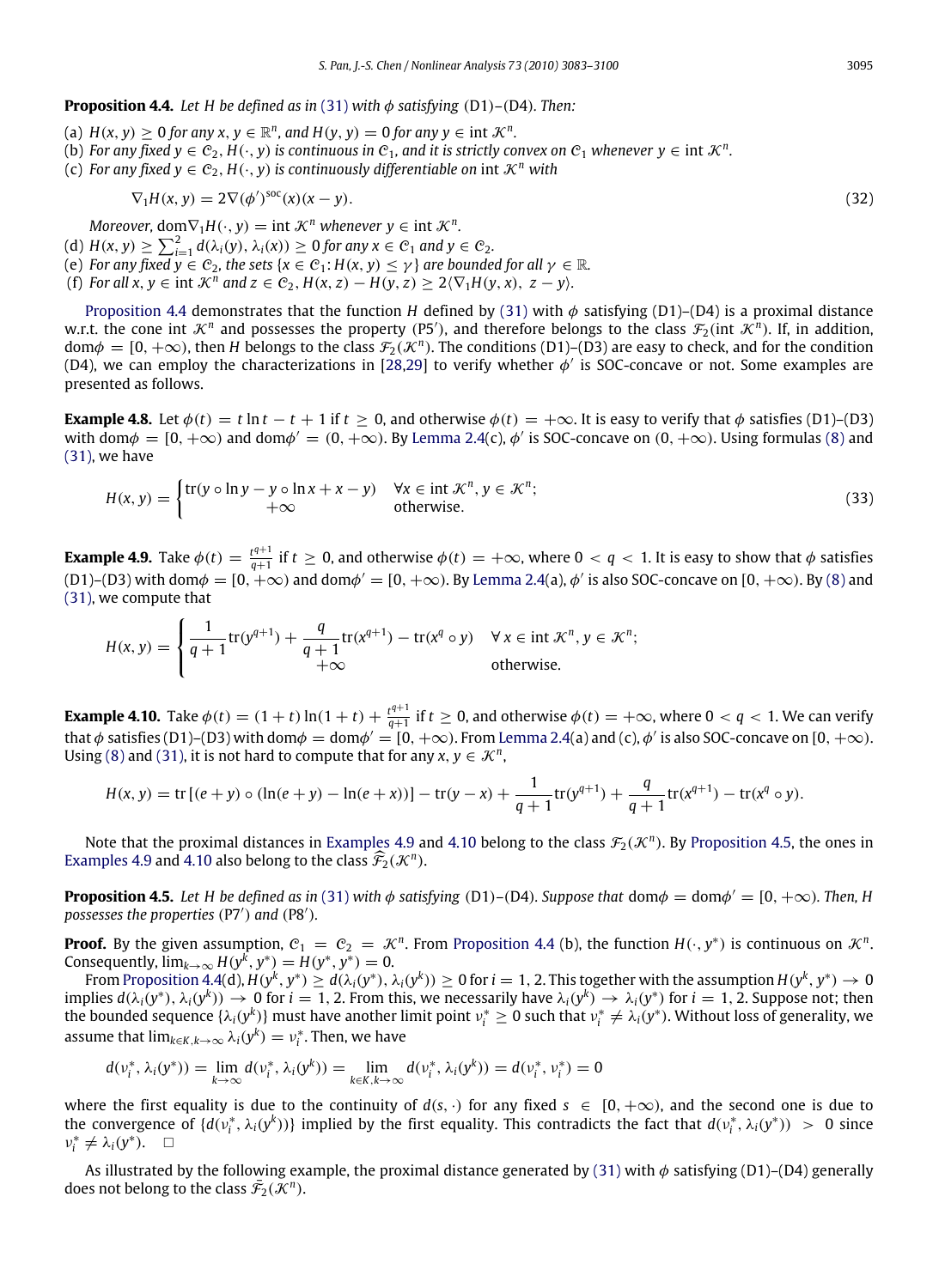**Example 4.11.** Let *H* be the proximal distance in [Example 4.8.](#page-12-4) Let

<span id="page-13-1"></span> $\sqrt{2}$ 

$$
y^{k} = \begin{pmatrix} \sqrt{2} \\ (-1)^{k} \frac{k}{k+1} \\ (-1)^{k} \frac{k}{k+1} \end{pmatrix} \text{ for each } k \text{ and } y^{*} = \begin{pmatrix} \sqrt{2} \\ 1 \\ 1 \end{pmatrix}.
$$

It is not hard to check that the sequence  $\{y^k\}\subseteq \text{int}(\mathcal{K}^3_-)$  satisfies  $H(y^k,y^*)\to 0$ . Clearly, the sequence  $y^k\to y^*$  as  $k\to\infty$ , but  $\lambda_1(y^k) \to \lambda_1(y^*) = 0$  and  $\lambda_2(y^k) \to \lambda_2(y^*) = 2\sqrt{2}$ .

Finally, let *H*<sup>1</sup> be a proximal distance produced via one of the approaches above, and define

$$
H_{\alpha}(x, y) := H_1(x, y) + \frac{\alpha}{2} ||x - y||^2
$$
\n(34)

where  $\alpha > 0$  is a fixed parameter. Then, by [Propositions 4.1,](#page-7-3) [4.2](#page-9-1) and [4.4](#page-12-0) and the identity

$$
||z-x||^2 = ||z-y||^2 + ||y-x||^2 + 2\langle z-y, y-x \rangle, \quad \forall x, y, z \in \mathbb{R}^n,
$$

it is easily shown that  $H_\alpha$  is also a proximal distance w.r.t. int  $\mathcal{K}^n$ . In particular, when  $H_1$  is given by [\(31\)](#page-11-1) with  $\phi$  satisfying (D1)–(D4) and dom $\phi =$  dom $\phi' = [0, +\infty)$  (for example the distances in [Examples 4.9](#page-12-1) and [4.10\)](#page-12-2), the regularized proximal distance  $H_\alpha$  satisfies (P7') and (P9'), and hence  $H_\alpha \in \overline{F}_2(\mathcal{K}^n)$ . With such a regularized proximal distance, the sequence generated by the IPA converges to an optimal solution of [\(1\)](#page-0-4) if  $X_* \neq \emptyset$ .

To sum up, we may construct a proximal distance w.r.t. the cone int  $\mathcal{K}^n$  in three ways with an appropriate univariate function. The first approach in [\(23\)](#page-7-1) can only produce a proximal distance belonging to  $\mathcal F_1$ (int  $\mathcal K^n$ ), the second approach in [\(28\)](#page-9-0) produces a proximal distance of  $\mathcal{F}_1(\mathcal{K}^n)$  if dom $\phi = [0, +\infty)$ , whereas the third approach in [\(31\)](#page-11-1) produces a proximal distance of the class  $\hat{\mathcal{F}}_2(\mathcal{K}^n)$  if dom $\phi = \text{dom}\phi' = [0, +\infty)$ . In particular, the regularized proximal distances  $H_\alpha$  in [\(34\)](#page-13-1) with *H*<sub>1</sub> given by [\(31\)](#page-11-1) with dom $\phi = \text{dom}\phi' = [0, +\infty)$  belong to the smallest class  $\bar{F}_2(\mathcal{K}^n)$ . With such regularized proximal distances, we have the convergence result of [Theorem 3.2\(](#page-6-0)c) for the general convex SOCP with  $X_* \neq \emptyset$ .

#### **5. Central paths and interior proximal methods**

In this section, for the linear SOCP, we will obtain some improved convergence results for the IPA by exploring the relations between the sequence generated by the IPA and the central path associated with the corresponding proximal distances.

Given a lsc proper strictly convex function  $\Phi$  with dom $\Phi \subseteq \mathcal{K}^n$  and  $\text{int}(\text{dom}\Phi) = \text{int } \mathcal{K}^n$ , the *central path* of [\(1\)](#page-0-4) associated with  $\Phi$  is the set { $x(\tau)$ :  $\tau > 0$ } defined by

<span id="page-13-2"></span>
$$
x(\tau) := \operatorname{argmin} \{ \tau f(x) + \Phi(x) \mid x \in \mathcal{V} \cap \mathcal{K}^n \} \quad \text{for } \tau > 0. \tag{35}
$$

In what follows, we will focus on the central path of [\(1\)](#page-0-4) w.r.t. a distance-like function  $H \in \mathcal{D}$  (int  $\mathcal{K}^n$ ). From [Definition 3.1](#page-3-0) and [Proposition 3.1,](#page-4-3) we immediately have the following result.

**Proposition 5.1.** For any given  $H \in \mathcal{D}$  (int  $\mathcal{K}^n$ ) and  $\bar{x} \in \text{int } \mathcal{K}^n$ , the central path  $\{x(\tau):\tau > 0\}$  associated with  $H(\cdot, \bar{x})$  is well-defined and is in  $V \cap$  int  $K^n$ . For each  $\tau > 0$ , there exists  $g_\tau \in \partial f(x(\tau))$  such that  $\tau g_\tau + \nabla_1 H(x(\tau), \bar{x}) = A^T y(\tau)$  for some  $y(\tau) \in \mathbb{R}^m$ .

<span id="page-13-0"></span>We next study the favorable properties of the central path associated with  $H \in \mathcal{D}$  (int  $\mathcal{K}^n$ ).

**Proposition 5.2.** For any given  $H \in \mathcal{D}$  (int  $\mathcal{K}^n$ ) and  $\bar{x} \in \text{int } \mathcal{K}^n$ , let  $\{x(\tau): \tau > 0\}$  be the central path associated with  $H(\cdot, \bar{x})$ . *Then, the following results hold:*

(a) *The function H*( $x(\tau)$ ,  $\bar{x}$ ) *is nondecreasing in*  $\tau$ *.* 

(b) *The set*  $\{x(\tau):\hat{\tau}\leq \tau\leq \tilde{\tau}\}$  *is bounded for any given*  $0<\hat{\tau}<\tilde{\tau}$ *.* 

(c)  $x(\tau)$  *is continuous at any*  $\tau > 0$ *.* 

(d) *The set*  $\{x(\tau):\tau\geq \bar{\tau}\}$  *is bounded for any*  $\bar{\tau}>0$  *if*  $X_*\neq \emptyset$  *and* dom $H(\cdot,\bar{x})=\mathcal{K}^n$ *.* 

(e) *All cluster points of*  $\{x(\tau): \tau > 0\}$  *are solutions of* [\(1\)](#page-0-4) *if*  $X_* \neq \emptyset$ *.* 

**Proof.** The proofs are similar to those of Propositions 3–5 of [\[25\]](#page-17-7). (a) Take  $\tau_1, \tau_2 > 0$  and let  $x^i = x(\tau_i)$  for  $i = 1, 2$ . Then, from [Proposition 5.1,](#page-13-2)  $x^1, x^2 \in \mathcal{V} \cap$  int  $\mathcal{K}^n$  and there exist  $g^1 \in \partial f(x^1)$ and  $g^2 \in \partial f(x^2)$  such that

$$
\nabla_1 H(x^1, \bar{x}) = -\tau_1 g^1 + A^T y^1 \quad \text{and} \quad \nabla_1 H(x^2, \bar{x}) = -\tau_2 g^2 + A^T y^2 \tag{36}
$$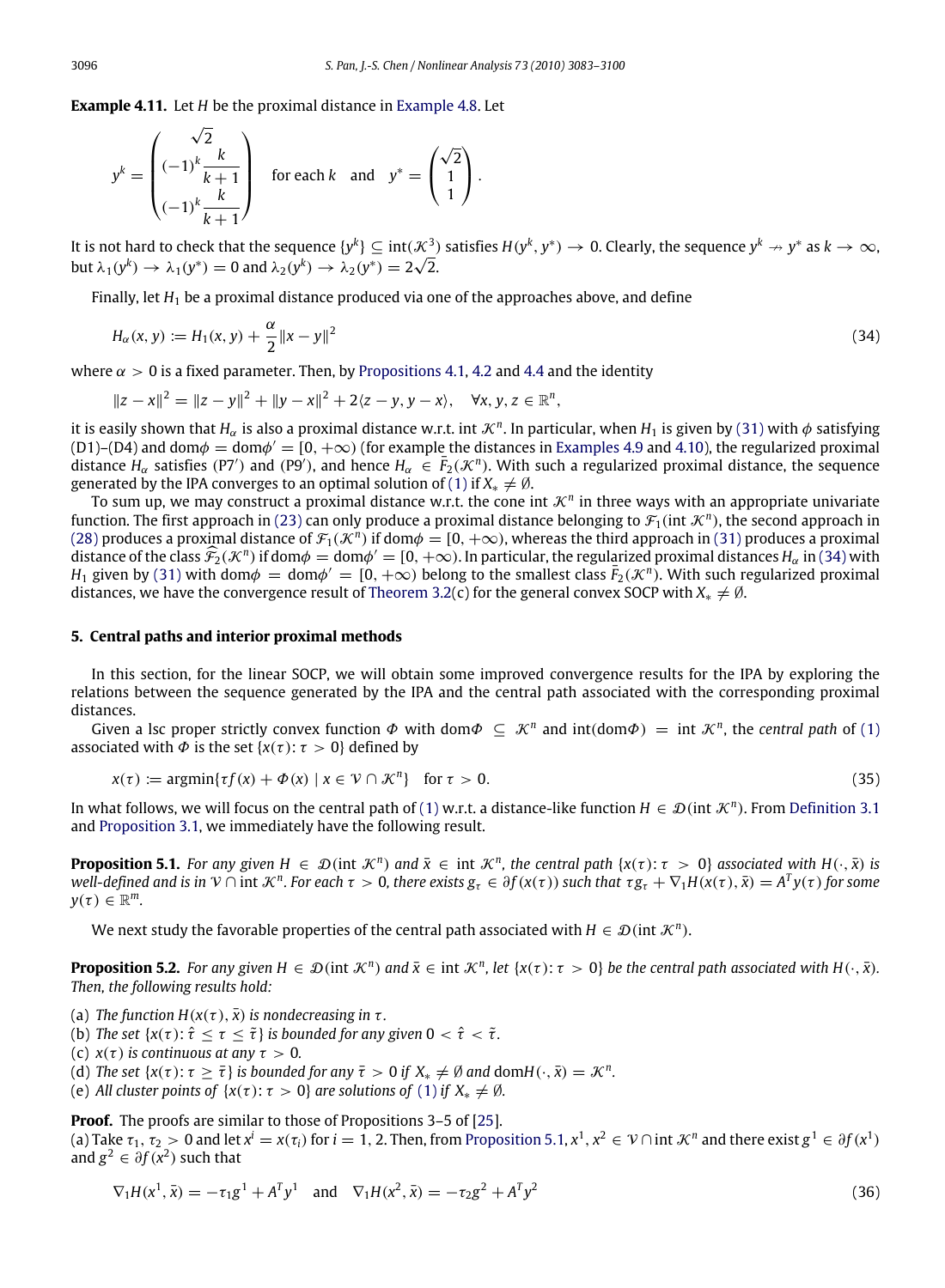for some  $y^1, y^2 \in \mathbb{R}^m$ . This together with the convexity of  $H(\cdot, \bar{x})$  yields that

$$
\tau_1^{-1}\left(H(x^1,\bar{x}) - H(x^2,\bar{x})\right) \le \tau_1^{-1}\langle\nabla_1 H(x^1,\bar{x}), x^1 - x^2\rangle = \langle g^1, x^2 - x^1\rangle, \tau_2^{-1}\left(H(x^2,\bar{x}) - H(x^1,\bar{x})\right) \le \tau_2^{-1}\langle\nabla_1 H(x^2,\bar{x}), x^2 - x^1\rangle = \langle g^2, x^1 - x^2\rangle.
$$
\n(37)

Adding the two inequalities and using the convexity of *f* , we obtain

$$
\left(\tau_1^{-1}-\tau_2^{-1}\right)\left(H(x^1,\bar{x})-H(x^2,\bar{x})\right)\leq \langle g^1-g^2,x^2-x^1\rangle\leq 0.
$$

Thus,  $H(x^1,\bar{x}) \leq H(x^2,\bar{x})$  whenever  $\tau_1 \leq \tau_2.$  In particular, from the last two equations,

$$
0 \leq \tau_1^{-1} \left[ H(x^1, \bar{x}) - H(x^2, \bar{x}) \right] \leq \tau_1^{-1} \langle \nabla_1 H(x^1, \bar{x}), x^1 - x^2 \rangle \leq \langle g^2, x^2 - x^1 \rangle
$$
  
 
$$
\leq \tau_2^{-1} \left[ H(x^1, \bar{x}) - H(x^2, \bar{x}) \right], \quad \forall \tau_1 \geq \tau_2 > 0.
$$
 (38)

(b) By part (a),  $H(x(\tau), \bar{x}) \leq H(x(\tilde{\tau}), \bar{x})$  for any  $\tau \leq \tilde{\tau}$ , which implies that

<span id="page-14-0"></span>
$$
\{x(\tau): \tau \leq \tilde{\tau}\} \subseteq L_1 = \left\{x \in \text{int } \mathcal{K}^n \mid H(x, \bar{x}) \leq H(x(\tilde{\tau}), \bar{x})\right\}.
$$

Noting that  $\{x(\tau):\hat{\tau}\leq \tau\leq \tilde{\tau}\}\subseteq \{x(\tau):\tau\leq \tilde{\tau}\}\subseteq L_1$ , the desired result follows by (P4).

(c) Fix  $\bar{\tau} > 0$ . To prove that  $x(\tau)$  is continuous at  $\bar{\tau}$ , it suffices to prove that  $\lim_{k \to \infty} x(\tau_k) = x(\bar{\tau})$  for any sequence  $\{\tau_k\}$  such that  $\lim_{k\to\infty} \tau_k = \overline{\tau}$ . Given such a sequence  $\{\tau_k\}$ , take  $\hat{\tau}$ ,  $\tilde{\tau}$  such that  $\hat{\tau} > \tilde{\tau} > \tilde{\tau}$ . Then,  $\{\chi(\tau): \hat{\tau} \leq \tau \leq \tilde{\tau}\}$  is bounded by part (b), and  $\tau_k \in (\hat{\tau}, \tilde{\tau})$  for sufficiently large *k*. Consequently, the sequence  $\{x(\tau_k)\}\$ is bounded. Let  $\bar{y}$  be a cluster point of  $\{x(\tau_k)\}\$ , and without loss of generality assume that  $\lim_{k\to\infty} x(t_k) = \bar{y}$ . Let  $K_1 := \{k : \tau_k \leq \bar{\tau}\}$  and take  $k \in K_1$ . Then, from [\(38\)](#page-14-0) with  $\tau_1 = \overline{\tau}$  and  $\tau_2 = \tau_k$ ,

$$
0 \leq \overline{\tau}^{-1}\left[H(x(\overline{\tau}),\overline{x}) - H(x(\tau_k),\overline{x})\right] \leq \overline{\tau}^{-1}\langle \nabla_1 H(x(\overline{\tau}),\overline{x}), x(\overline{\tau}) - x(\tau_k) \rangle \\ \leq \tau_k^{-1}\left[H(x(\overline{\tau}),\overline{x}) - H(x(\tau_k),\overline{x})\right].
$$

If  $K_1$  is infinite, taking the limit  $k\to\infty$  with  $k\in K_1$  in the last inequality and using the continuity of  $H(\cdot,\bar{x})$  on int  $\mathcal{K}^n$  yields that

$$
H(x(\bar{\tau}),\bar{x}) - H(\bar{y},\bar{x}) = \langle \nabla_1 H(x(\bar{\tau}),\bar{x}), x(\bar{\tau}) - \bar{y} \rangle.
$$

This together with the strict convexity of  $H(\cdot, \bar{x})$  implies  $x(\bar{\tau}) = \bar{y}$ . If  $K_1$  is finite, then  $K_2 := \{k : \tau_k \geq \bar{\tau}\}$  must be infinite. Using the same arguments, we also have  $x(\bar{\tau}) = \bar{y}$ .

(d) By (P3) and [Proposition 5.1,](#page-13-2) there exists  $g_\tau \in \partial f(x(\tau))$  such that for any  $z \in \mathcal{V} \cap \mathcal{K}^n$ ,

<span id="page-14-1"></span>
$$
H(x(\tau),\bar{x}) - H(z,\bar{x}) \leq \tau^{-1} \langle \nabla_1 H(x(\tau),\bar{x}), x(\tau) - z \rangle = \langle g_\tau, z - x(\tau) \rangle.
$$
\n(39)

In particular, taking  $z = x^* \in X_*$  in the last equality and using the fact that

$$
0 \ge f(x^*) - f(x(\tau)) \ge \langle g_\tau, x^* - x(\tau) \rangle,
$$

we have  $H(x(\tau), \bar{x}) - H(x^*, \bar{x}) \le 0$ . Hence,  $\{x(\tau): \tau > \bar{\tau}\} \subset \{x \in \text{int } \mathcal{K}^n \mid H(x, \bar{x}) \le H(x^*, \bar{x})\}$ . By (P4), the latter is bounded, and the desired result then follows.

(e) Let  $\hat{x}$  be a cluster point of { $x(\tau)$ } and { $\tau_k$ } be a sequence such that  $\lim_{k\to\infty} \tau_k = +\infty$  and  $\lim_{k\to\infty} x(\tau_k) = \hat{x}$ . Write  $x^k := x(\tau_k)$  and take  $x^* \in X_*$  and  $z \in \mathcal{V} \cap \operatorname{int} \mathcal{K}^n$ . Then, for any  $\epsilon > 0$ , we have  $x(\epsilon) := (1 - \epsilon)x^* + \epsilon z \in \mathcal{V} \cap \operatorname{int} \mathcal{K}^n$ . From the property (P3),

$$
\langle \nabla_1 H(x(\epsilon), \bar{x}) - \nabla_1 H(x^k, \bar{x}), x^k - x(\epsilon) \rangle \leq 0.
$$

On the other hand, taking  $z = x(\epsilon)$  in [\(39\),](#page-14-1) we readily have

$$
\tau_k^{-1}\langle \nabla_1 H(x^k,\bar{x}), x^k - x(\epsilon)\rangle = \langle g^k, x(\epsilon) - x^k\rangle
$$

 $\text{with } g^k \in \partial f(x^k)$ . Combining the last two equations, we obtain

$$
\tau_k^{-1}\langle \nabla_1 H(x(\epsilon),\bar{x}), x^k - x(\epsilon) \rangle \leq \langle g^k, x(\epsilon) - x^k \rangle.
$$

Since the subdifferential set  $\partial f(x^k)$  for each *k* is compact and  $g^k \in \partial f(x^k)$ , the sequence  $\{g^k\}$  is bounded. Taking the limit in the last inequality yields  $0 \leq \langle \hat{g}, x(\epsilon) - \hat{x} \rangle$ , where  $\hat{g}$  is a limit point of  $\{g^k\}$ , and by Theorem 24.4 of [\[30\]](#page-17-13),  $\hat{g} \in \partial f(\hat{x})$ . Taking the limit  $\epsilon \to 0$  in the inequality, we get  $0 \leq \langle \hat{g}, x^* - \hat{x} \rangle$ . This implies that  $f(\hat{x}) \leq f(x^*)$  since  $x^* \in X_*$  and  $\hat{g} \in \partial f(\hat{x})$ . Consequently,  $\hat{x}$  is a solution of the CSOCP [\(1\).](#page-0-4)  $\Box$ 

In particular, from the following theorem, we also have that the central path is convergent if  $H \in \mathcal{D}$ (int  $\mathcal{K}^n$ ) satisfies  $domH(\cdot,\bar{x}) = \mathcal{K}^n$ , where  $\bar{x} \in \text{int } \mathcal{K}^n$  is a given point. Notice that  $H(\cdot,\bar{x})$  is continuous on dom $H(\cdot,\bar{x})$  by (P2), and hence the assumption for *H* is equivalent to saying that  $H(\cdot,\bar{x})$  is continuous at the boundary of the cone  $\mathcal{K}^n$ .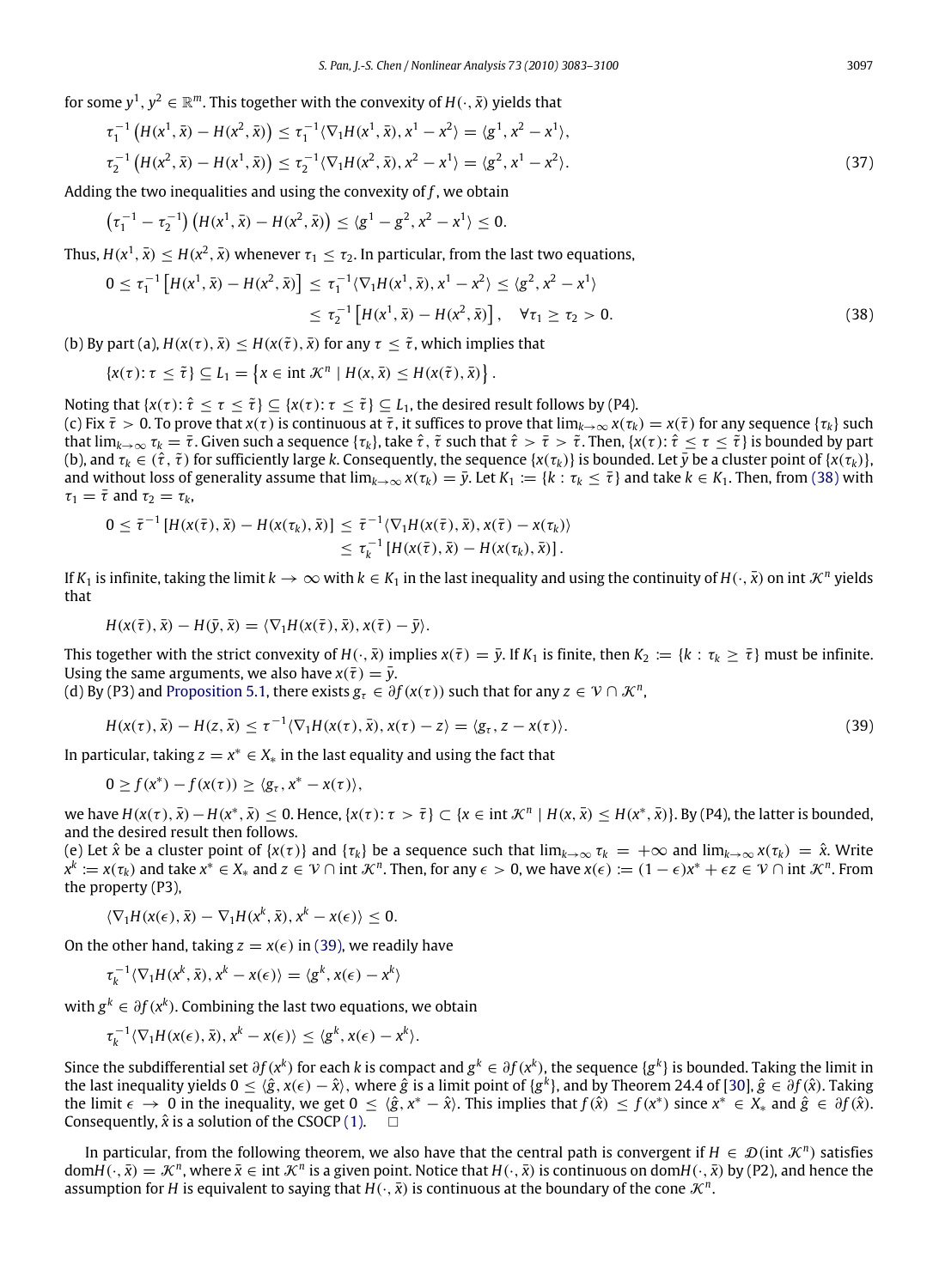<span id="page-15-4"></span>**Theorem 5.1.** *For any given*  $\bar{x} \in \text{int } \mathcal{K}^n$  *and*  $H \in \mathcal{D}(\text{int } \mathcal{K}^n)$  *with* dom $H(\cdot, \bar{x}) = \mathcal{K}^n$ *, let*  $\{x(\tau): \tau > 0\}$  *be the central path associated with H(* $\cdot$ ,  $\bar{x}$ ). If  $X_*$  *is nonempty, then* lim<sub> $x \to +\infty$ </sub>  $x(\tau)$  *exists and is the unique solution of* min{*H*( $x, \bar{x}$ ) |  $x \in X_*$ }*.* 

**Proof.** Let  $\hat{x}$  be a cluster point of { $x(\tau)$ } and { $\tau_k$ } be such that  $\lim_{k\to\infty} \tau_k = +\infty$  and  $\lim_{k\to\infty} x(\tau_k) = \hat{x}$ . Then, for any  $x \in X_*$ , using [\(38\)](#page-14-0) with  $x^1 = x(\tau_k)$  and  $x^2 = x$ , we get

$$
[H(x(\tau_k),\bar{x})-H(x,\bar{x})]\leq \tau_k\langle g^k,x-x(\tau_k)\rangle\leq \tau_k[f(x)-f(x(\tau_k))]\leq 0
$$

where the second inequality holds since  $g^k\in\partial f(x(\tau_k))$ , and the last one is due to  $x\in X_*$ . Taking the limit  $k\to\infty$  in the last inequality and using the continuity of *H*( $\cdot$ ,  $\bar{x}$ ), we have *H*( $\hat{x}$ ,  $\bar{x}$ ) ≤ *H*( $x$ ,  $\bar{x}$ ) for all  $x \in X_*$ . Since  $\hat{x} \in X_*$  by [Proposition 5.2\(](#page-13-0)e), this shows that any cluster point of  $\{x(\tau) : \tau > 0\}$  is a solution of min $\{H(x, \bar{x}) \mid x \in X_*\}$ . By the uniqueness of the solution of  $\min\{H(x,\bar{x}) \mid x \in X_*\},\$  we have  $\lim_{\tau \to +\infty} x(\tau) = x^*$ .  $\square$ 

For the linear SOCP, we may establish the relations between the sequence generated by the IPA and the central path associated with the corresponding distance-like functions.

<span id="page-15-0"></span>**Proposition 5.3.** For the linear SOCP, let  $\{x^k\}$  be the sequence generated by the IPA with  $H \in \mathcal{D}$  (int  $\mathcal{K}^n$ ),  $x^0 \in \mathcal{V} \cap$  int  $\mathcal{K}^n$  and  $\epsilon_k \equiv 0$ , and  $\{x(\tau):\tau > 0\}$  be the central path associated with  $H(\cdot, x^0)$ . Then,  $x^k = x(\tau_k)$  for  $k = 1, 2, \ldots$  under either of the *following conditions:*

(a) *H* is constructed via [\(23\)](#page-7-1) or [\(28\)](#page-9-0), and { $\tau_k$ } is given by  $\tau_k = \sum_{j=0}^k \lambda_j$  for  $k=1,2,\ldots;$ 

(b) H is constructed via [\(31\)](#page-11-1), the mapping  $\nabla(\phi')^{\rm soc}(\cdot)$  defined on int  $\mathcal{K}^n$  maps any vector  $\R^n$  into ImA<sup>T</sup>, and the sequence  $\{\tau_k\}$ *is given by*  $\tau_k = \lambda_k$  *for*  $k = 1, 2, \ldots$ 

*Moreover, for any positive increasing sequence {* $\tau_k$ *}, there exists a positive sequence {* $\lambda_k$ *} with*  $\sum_{k=1}^\infty \lambda_k = +\infty$  *such that the proximal sequence*  $\{x^k\}$  *satisfies*  $x_k = x(\tau_k)$ *.* 

**Proof.** (a) Suppose that *H* is constructed via [\(23\).](#page-7-1) From [\(13\)](#page-3-3) and [Proposition 4.1\(](#page-7-3)b),

$$
\lambda_j c + \nabla \phi(\det(\mathbf{x}^j)) - \nabla \phi(\det(\mathbf{x}^{j-1})) = A^T u^j \quad \text{for } j = 0, 1, 2, \dots
$$
 (40)

Summing the equality from  $j = 0$  to  $k$  and taking  $\tau_k = \sum_{j=0}^k \lambda_j, y^k = \sum_{j=0}^k u^j$ , we get

$$
\tau_k c + \nabla \phi(\det(x^k)) - \nabla \phi(\det(x^0)) = A^T y^k.
$$

This means that  $x^k$  satisfies the optimal conditions of the problem

$$
\min \left\{ \tau_k f(x) + H(x, x^0) \mid x \in \mathcal{V} \cap \text{int } \mathcal{K}^n \right\},\tag{41}
$$

<span id="page-15-3"></span><span id="page-15-2"></span><span id="page-15-1"></span>.

and so  $x^k = x(\tau_k)$ . Now let  $\{x(\tau): \tau > 0\}$  be the central path. Take a positive increasing sequence  $\{\tau_k\}$  and let  $x^k \equiv x(\tau_k)$ . Then from [Propositions 4.1](#page-7-3) and [5.1\(](#page-13-2)b), it follows that

$$
\tau_k c + \nabla \phi(\det(x^k)) - \nabla \phi(\det(x^0)) = A^T y^k \text{ for some } y^k \in \mathbb{R}^m
$$

Setting  $\lambda_k = \tau_k - \tau_{k-1}$  and  $u^k = y^k - y^{k-1}$ , from the last equality it follows that

$$
\lambda_k c + \nabla \phi(\det(x^k)) - \nabla \phi(\det(x^{k-1})) = A^T u^k.
$$

This shows that {x<sup>k</sup>} is the sequence generated by the IPA with  $\epsilon_k\equiv 0$ . If  $H$  is given by [\(28\),](#page-9-0) using [Proposition 4.2\(](#page-9-1)b) and the same arguments, we also have that the result holds.

(b) For this case, by Proposition  $4.4(c)$ , the above [\(40\)](#page-15-1) becomes

$$
\lambda_j c + \nabla (\phi')^{soc} (x^j) \cdot (x^j - x^{j-1}) = A^T u^j
$$
 for  $j = 0, 1, 2, ...$ 

Since  $\phi''(t) > 0$  for all  $t \in (0, +\infty)$  by (D1) and (D2), from Proposition 5.2 of [\[8\]](#page-16-5) it follows that  $\nabla(\phi')^{\text{soc}}(x)$  is positive definite on int  $K<sup>n</sup>$ . Thus, the last equality is equivalent to

$$
\left[\nabla(\phi')^{\text{soc}}(x^j)\right]^{-1}\lambda_j c + (x^j - x^{j-1}) = \left[\nabla(\phi')^{\text{soc}}(x^j)\right]^{-1} A^T u^j \quad \text{for } j = 0, 1, 2, \dots
$$
 (42)

Summing the equality [\(42\)](#page-15-2) from  $j = 0$  to k and making a suitable arrangement, we get

$$
\lambda_k c + \nabla(\phi')^{soc}(x^k)(x^k - x^0) = A^T u^k + \nabla(\phi')^{soc}(x^k) \sum_{j=0}^{k-1} \left[ \nabla(\phi')^{soc}(x^j) \right]^{-1} (A^T u^j - \lambda_j c),
$$

which, using the given assumptions and setting  $\tau_k = \lambda_k$ , reduces to

$$
\tau_k c + \nabla (\phi')^{soc}(x^k)(x^k - x^0) = A^T \bar{y}^k \text{ for some } \bar{y}^k \in \mathbb{R}^m.
$$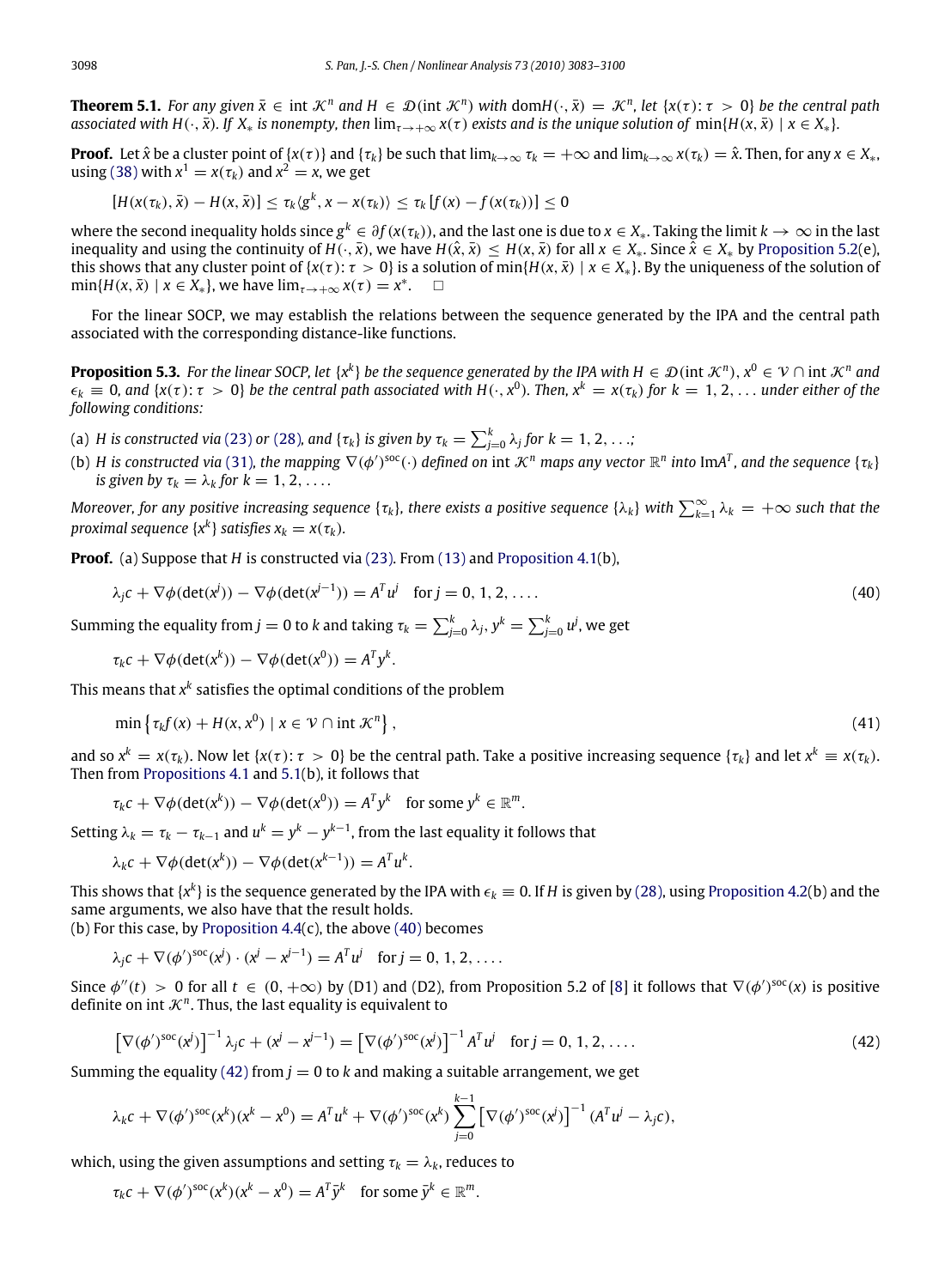This means that  $x^k$  is the unique solution of [\(41\),](#page-15-3) and hence  $x^k=x(\tau_k)$  for any  $k$ . Let  $\{x(\tau)\colon \tau>0\}$  be the central path. Take a positive increasing sequence { $\tau_k$ } and define the sequence  $x^k = x(\tau_k)$ . Then, from [Propositions 4.4](#page-12-0) and [5.1\(](#page-13-2)c),

$$
\tau_k c + \nabla (\phi')^{\text{soc}} (x^k)(x^k - x^0) = A^T y^k \text{ for some } y^k \in \mathbb{R}^m,
$$

which, by the positive definiteness of  $\nabla(\phi')^{\text{soc}}(\cdot)$  on int  $\mathcal{K}^n$ , implies that

$$
[\nabla(\phi')^{\text{soc}}(x^k)]^{-1}(\tau_k c - A^T y^k) + [\nabla(\phi')^{\text{soc}}(x^{k-1})]^{-1}(\tau_{k-1} c - A^T y^{k-1}) + (x^k - x^{k-1}) = 0.
$$

Consequently,

$$
\tau_k c + \nabla (\phi')^{soc}(x^k)(x^k - x^{k-1}) = \nabla (\phi')^{soc}(x^k) [\nabla (\phi')^{soc}(x^{k-1})]^{-1} (A^T y^{k-1} - \tau_{k-1} c).
$$

Using the given assumptions and setting  $\lambda_k = \tau_k$ , we have

 $\lambda_k c + \nabla (\phi')^{\text{soc}} (x^k)(x^k - x^{k-1}) = A^T u^k \text{ for some } u^k \in \mathbb{R}^m$ 

for some  $u^k\in\mathbb{R}^m.$  This implies that  $\{x^k\}$  is the sequence generated by the IPA and the sequence  $\{\lambda_k\}$  satisfies  $\sum_{k=1}^\infty\lambda_k=+\infty$ since  $\{\tau_k\}$  is a positive increasing sequence.  $\square$ 

From [Theorem 5.1](#page-15-4) and [Proposition 5.3,](#page-15-0) we readily have the following improved convergence results for the sequence generated by the IPA for the linear SOCP.

<span id="page-16-6"></span>**Theorem 5.2.** For the linear SOCP, let  $\{x^k\}$  be the sequence generated by the IPA with  $H \in \mathcal{D}$ (int  $\mathcal{K}^n$ ),  $x^0 \in \mathcal{V} \cap$  int  $\mathcal{K}^n$  and  $\epsilon_k \equiv 0$ . If one of the following conditions is satisfied:

- (a) *H* is constructed via [\(28\)](#page-9-0) with dom $H(\cdot, x^0) = \mathcal{K}^n$  and  $\sum_{k=0}^{\infty} \lambda_k = +\infty$ ;
- (b) *H* is constructed via [\(31\)](#page-11-1) with dom $H(\cdot, x^0) = \mathcal{K}^n$ , the mapping  $\nabla(\phi')^{\text{soc}}(\cdot)$  defined on int  $\mathcal{K}^n$  maps any vector in  $\mathbb{R}^n$  into Im $A^T$ *, and* lim<sub> $k\to\infty$ </sub>  $\lambda_k = +\infty$ *;*

*and*  $X_* \neq \emptyset$ , then  $\{x^k\}$  converges to the unique solution of  $min\{H(x, x^0) \mid x \in X_*\}$ .

#### **6. Conclusions**

We have extended the unified analysis technique given in [\[15\]](#page-17-8) for interior proximal methods for solving the convex SOCP and presented three simple and effective ways to construct a proximal distance w.r.t. the cone int  $\mathcal{K}^n$ . The advantages and disadvantages of the corresponding proximal distances were analyzed and illustrated with some examples. In particular, a class of regularized proximal distances was constructed, for which the global convergence result of [Theorem 3.2\(](#page-6-0)c) can apply. However, for the class of proximal distances  $\mathcal{F}_+(\mathcal{K}^n)$  in [\[15\]](#page-17-8), as illustrated in Section [4,](#page-7-0) it seems hard to find examples such that global

convergence results similar to those for [\[15,](#page-17-8) Theorem 2.2] can apply for them.

In addition, we have also made investigations for the central paths of  $(1)$  associated with these proximal-like functions, and for the linear SOCP, established the relations between the central paths and the sequence generated by the interior proximal methods, from which we, in particular, obtain the global convergence of the sequence under the usual assumptions and the continuity of  $H(\cdot, x^0)$  at the boundary of second-order cones.

#### **Acknowledgements**

The first author's work was supported by the National Young Natural Science Foundation (No. 10901058) and Guangdong Natural Science Foundation (No. 9251802902000001). The second author's work was partially supported by the National Science Council of Taiwan.

#### **References**

- <span id="page-16-0"></span>[1] J. Faraut, A. Korányi, Analysis on Symmetric Cones, in: Oxford Mathematical Monographs, Oxford University Press, New York, 1994.
- <span id="page-16-1"></span>[2] F. Alizadeh, D. Goldfarb, Second-order cone programming, Mathematical Programming 95 (2003) 3–51.
- <span id="page-16-2"></span>[3] M.S. Lobo, L. Vandenberghe, S. Boyd, H. Lebret, Application of second-order cone programming, Linear Algebra and its Applications 284 (1998) 193–228.
- <span id="page-16-3"></span>[4] E.D. Andersen, C. Roos, T. Terlaky, On implementing a primal–dual interior-point method for conic quadratic optimization, Mathematical Programming 95 (2003) 249–277.
- [5] R.D.C. Monteiro, T. Tsuchiya, Polynomial convergence of primal–dual algorithms for the second-order cone programs based on the MZ-family of directions, Mathematical Programming 88 (2000) 61–83.
- [6] T. Tsuchiya, A convergence analysis of the scaling-invariant primal–dual path-following algorithms for second-order cone programming, Optimization Methods and Software 11 (1999) 141–182.
- <span id="page-16-4"></span>[7] X.-D. Chen, D. Sun, J. Sun, Complementarity functions and numerical experiments for second-order cone complementarity problems, Computational Optimization and Applications 25 (2003) 39–56.
- <span id="page-16-5"></span>[8] M. Fukushima, Z.-Q. Luo, P. Tseng, Smoothing functions for second-order cone complementarity problems, SIAM Journal on Optimization 12 (2002) 436–460.